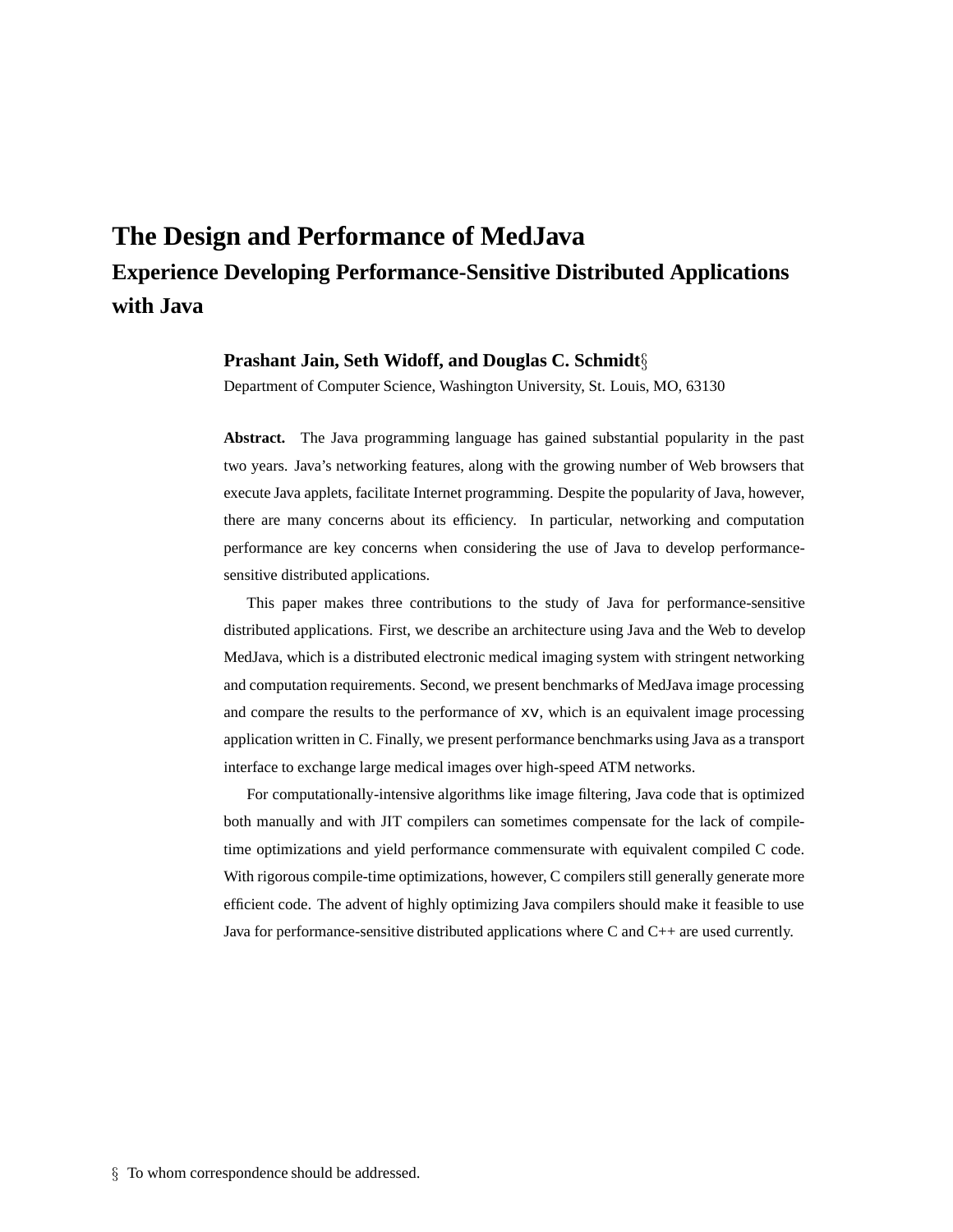#### **1. Introduction**

This paper examines the feasibility of using Java to develop large-scale distributed applications with demanding performance requirements for networking and processing speed. To bound the scope of our investigation, we focus on the design and performance of *MedJava*, which is a distributed electronic medical imaging system (EMIS). MedJava uses Java and Web tools to perform image processing on medical images distributed throughout an EMIS.

Image processing is a set of computational techniques for enhancing and analyzing images. Image processing techniques apply algorithms, called *image filters*, to manipulate images. For example, radiologists may need to sharpen an image to properly diagnose a tumor. Similarly, to identify a kidney stone, a radiologists may need to zoom into an image while maintaining high resolution. Thus, an EMIS must provide powerful image processing capabilities, as well as efficient distributed image retrieval and storage mechanisms.

To evaluate Java's image processing performance, we conducted extensive benchmarking of MedJava and compared the results to the performance of xv, an equivalent image processing application written in C. To evaluate the performance of Java as a transport interface for exchanging large images over high-speed networks, we performed a series of network benchmarking tests over a 155 Mbps ATM switch and compared the results to the performance of C/C++ as a transport interface.

Our empirical measurements reveal that an imaging system implemented in  $C/C++$ always out-performs an imaging system implemented using interpreted Java by 30 to 100 times. However, the performance of Java code using a "just-in-time" (JIT) compiler is  $\sim$ 1.5 to 5 times slower than the performance of compiled C/C++ code. Likewise, using Java as the transport interface performs 2% to 50% slower than using  $C/C++$  as the transport interface. However, for sender buffer size close to the network MTU size, the performance of using Java as the transport interface was only 9% slower than the performance of using  $C/C++$  as the transport interface. Therefore, we conclude that it is becoming feasible to use Java to develop large-scale distributed EMISs. Java is particularly relevant for wide-area environments, such as teleradiology, where conventional EMIS capabilities are too costly or unwieldy with existing development tools.

The remainder of this paper is organized as follows: Section 2 motivates and describes the object-oriented (OO) design and features of MedJava; Section 3 compares the performance of MedJava with an equivalent image processing application written in C and compares the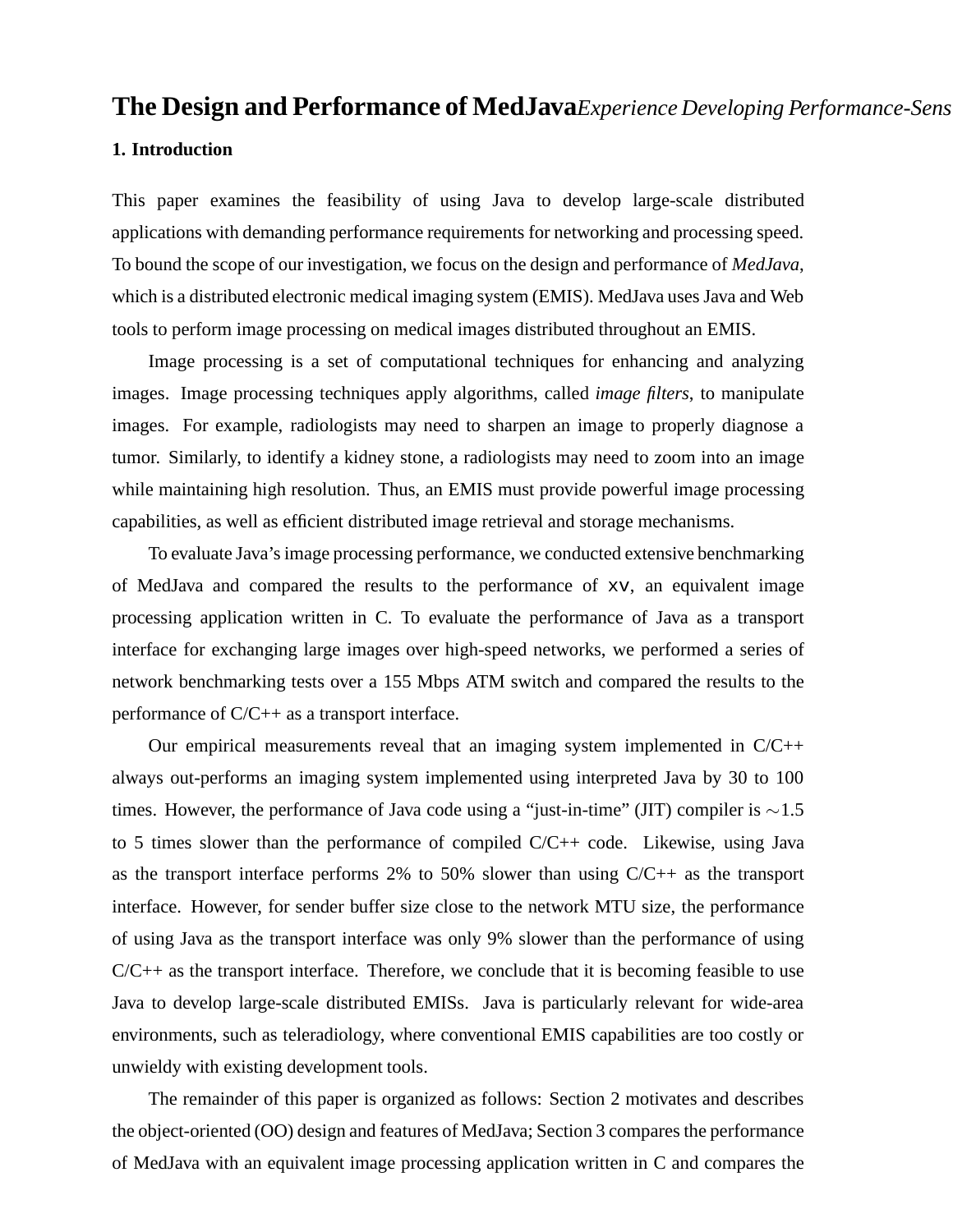performance of a Java transport interface with the performance of a C/C++ transport interface; Section 4 describes related work; and Section 5 presents concluding remarks.

#### **2. Design of the MedJava Framework**

#### *2.1. Motivation*

Medical imaging plays a key role in the development of a regulatory review process for radiologists and physicians [1]. The demand for electronic medical imaging systems (EMISs) that allow visualization and processing of medical images has increased significantly [2]. This increase is due to the advent of modalities, such as angiography, magnetic resonance imaging (MRI), computed tomography (CT), nuclear medicine, and ultrasound, that acquire data digitally and the ability to digitize medical images from film.

The growing demand for EMISs has also been coupled with a need to access medical images and other diagnostic information remotely across networks [3]. Connecting radiologists electronically with patients increases the availability of health care. In addition, it can facilitate the delivery of remote diagnostics and remote surgery [4].

As a result of these forces, there is also increasing demand for *distributed* EMISs. These systems supply health care providers with the capability to access medical images and related clinical studies across a network in order to analyze and diagnose patient records and exams. The need for distributed EMISs is also driven by economic factors. As independent health hospitals consolidate into integrated health care delivery systems [2], they will require distributed computer systems to unify their multiple and distinct image repositories.

Figure 1 shows the network topology of a distributed EMIS. In this environment, medical images are captured by modalities and transferred to appropriate Image Stores. Radiologists and physicians can then download these images to diagnostic workstations for viewing, image processing, and diagnosis. High-speed networks, such as ATM or Fast Ethernet, allow the transfer of images efficiently, reliably, and economically.

#### *2.2. Problem: Resolving Distributed EMIS Development Forces*

A distributed EMIS must meet the following requirements:

 *Usable:* An EMIS must be usable to make it as convenient to practice radiology as conventional film-based technology.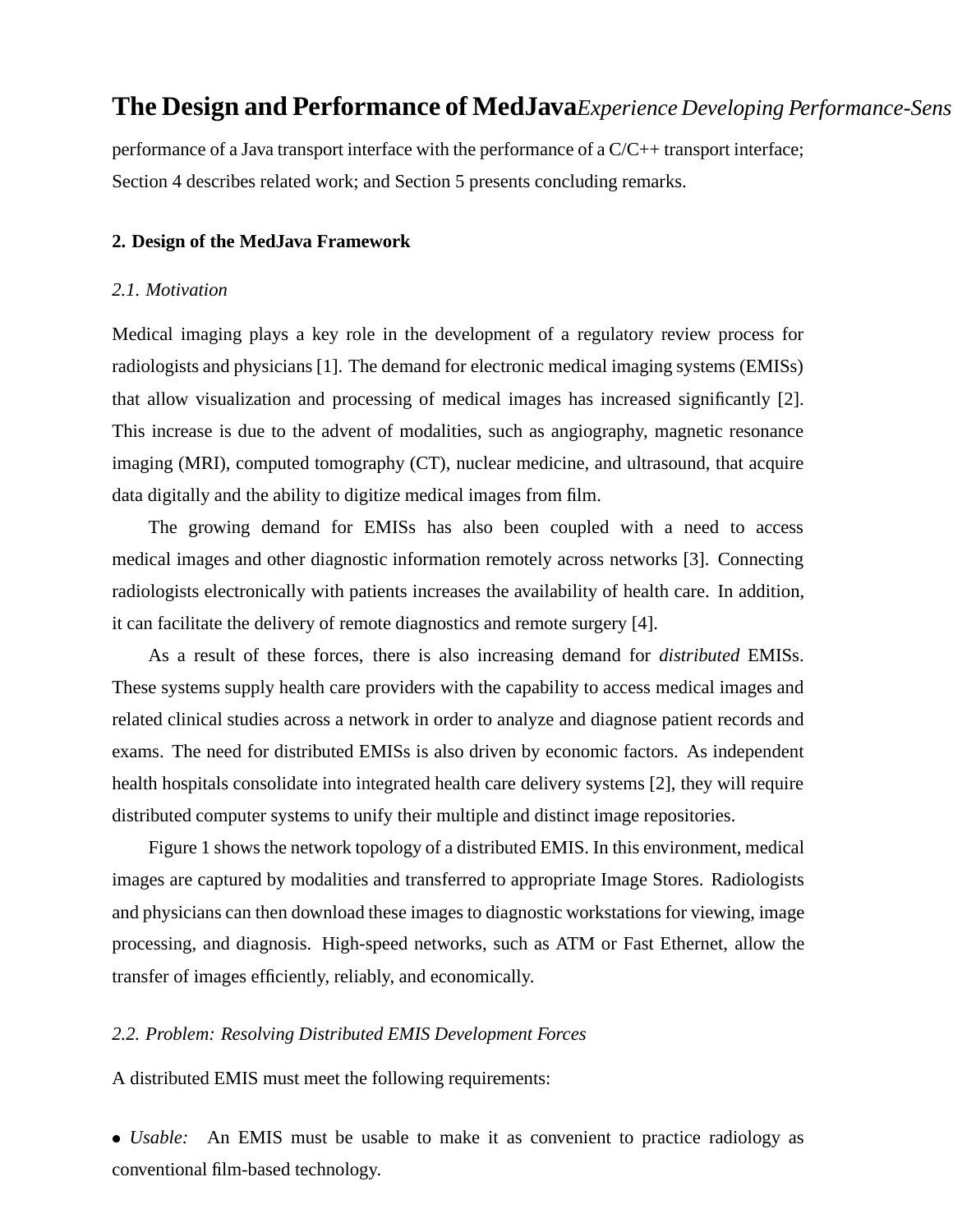

**Figure 1.** Topology of a Distributed EMIS

 *Efficient:*An EMIS must be efficient to process and deliver medical images rapidly to radiologists.

 *Scalable:* An EMIS must be scalable to support the growing demands of large-scale integrated health care delivery systems [2].

 *Flexible:* An EMIS must be flexible to transfer different types of images and to dynamically reconfigure image processing features to cope with changing requirements.

• *Reliable:* An EMIS must be reliable to ensure that medical images are delivered correctly and are available when requested by users.

 *Secure:* An EMIS must be secure to ensure that confidential patient information is not compromised.

 *Cost-effective:* An EMIS must be cost-effective to minimize the overhead of accessing patient data across networks.

Developing a distributed EMIS that meets all of these requirements is challenging, particularly since certain features conflict with other features. For example, it is hard to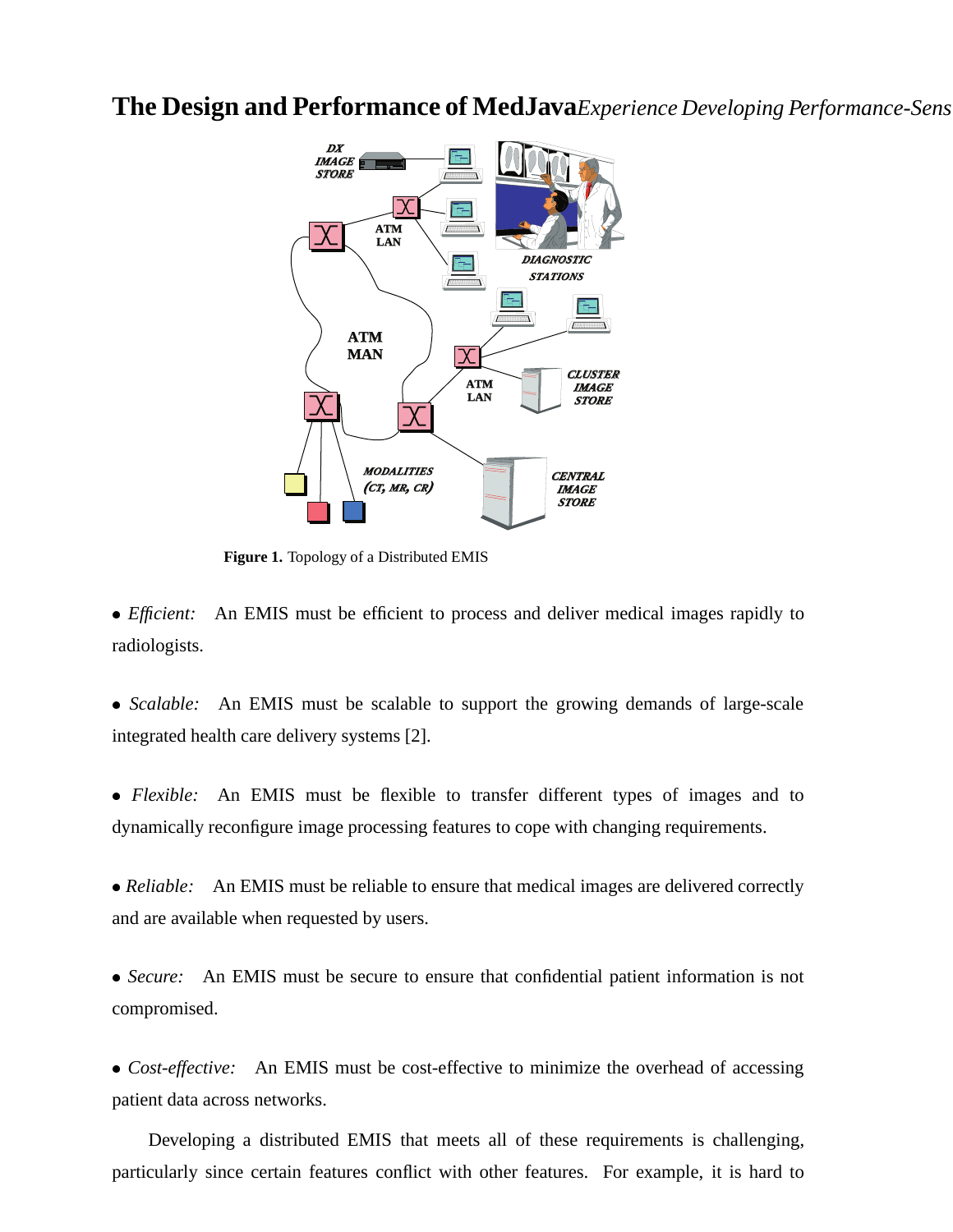develop an EMIS that is efficient, scalable, and cost-effective. This is because efficiency often requires high-performance computers and high-speed networks, thereby raising costs as the number of system users increases.

#### *2.3. Solution: Java and the Web*

Over the past two years, the Java programming language has sparked considerable interest among software developers. Its popularity stems from its flexibility, portability, and relative simplicity compared with other object-oriented programming languages [5].

The strong interest in the Java language has coincided with the ubiquity of inexpensive Web browsers. This has brought the Web technology to the desktop of many computer users, including radiologists and physicians.

A feature supported by Java that is particularly relevant to distributed EMISs is the *applet*. An applet is a Java class that can be downloaded from a Web server and run in a context application such as a Web browser or an applet viewer. The ability to download Java classes across a network can simplify the development and configuration of efficient and reliable distributed applications [6].

Once downloaded from a Web server, applets run as applications within the local machine's Java run-time environment, which is typically a Web browser. In theory, therefore, applets can be very efficient since they harness the power of the local machine on which they run, rather than requiring high latency RPC calls to remote servers [7].

The MedJava distributed EMIS was developed as a Java applet. Therefore, it exploits the functionality of front-ends offered by Web browsers. An increasing number of browsers (such as Internet Explorer and Netscape Navigator and Communicator) are Java-enabled and provide a run-time environment for Java applets. A Java-enabled browser provides a Java Virtual Machine (JVM), which is used to execute Java applets. MedJava leverages the convenience of Java to manipulate images and provides image processing capabilities to radiologists and physicians connected via the Web.

In our experience, developing a distributed EMIS in Java is relatively cost effective since Java is fairly simple to learn and use. In addition, Java provides standard packages that support GUI development, networking, and image processing. For example, the package java.awt.image contains reusable classes for managing and manipulating image data, including color models, cropping, color filtering, setting pixel values, and grabbing bitmaps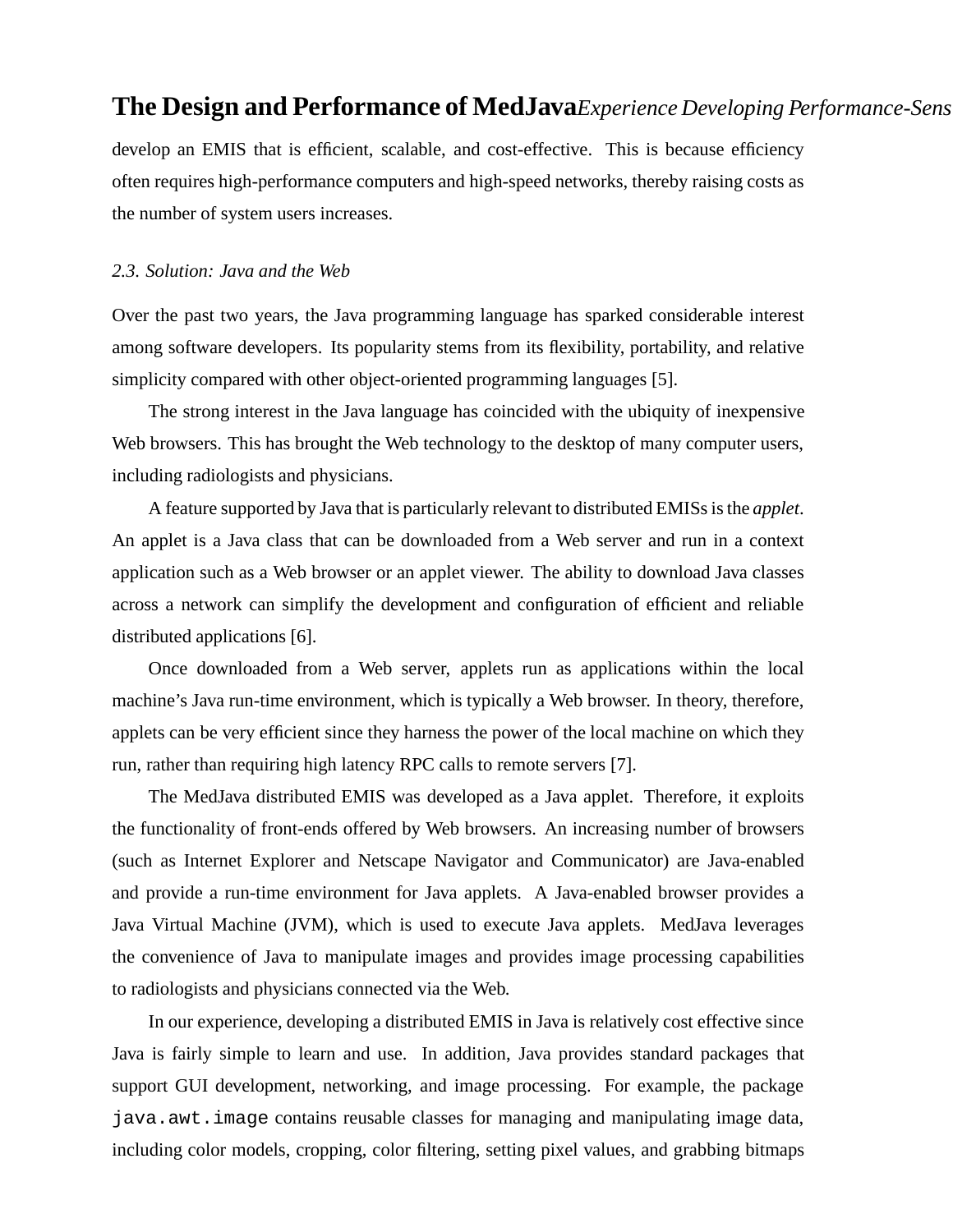[8].

Since Java is written to a virtual machine, an EMIS developer need only compile the Java source code to Java bytecode. The EMIS applet will execute on any platform that has a Java Virtual Machine implementation. Many Java bytecode compilers and interpreters are available on a variety of platforms. In principle, therefore, switching to new platforms or upgraded hardware on the same platform should not require changes to the software or even recompilation of the Java source. Consequently, an EMIS can be constructed on a network of heterogeneous machines and platforms with a single set of Java class files.

#### *2.4. Caveat: Meeting EMIS Performance Requirements*

Despite the software engineering benefits of developing a distributed EMIS in Java, there are serious concerns with its performance relative to languages like C and C++. Performance is a key requirement in a distributed EMIS since timely diagnosis of patient exams by radiologists can be life-critical. For instance, in an emergency room (ER), patient exams and medical images must be delivered rapidly to radiologists and ER physicians. In addition, an EMIS must allow radiologists to process and analyze medical images efficiently to make appropriate diagnoses.

Meeting the performance demands of a large-scale distributed EMIS requires the following support from the JVM. First, its image processing must be precise and efficient. Second, its networking mechanisms must download and upload large medical images rapidly. Assuming that efficient image processing algorithms are used, the performance of a Java applet depends largely on the efficiency of the hardware and the JVM implementation on which the applet is run.

The need for efficiency motivates the development of high-speed JIT compilers that translate Java bytecode into native code for the local machine the browser runs on. JIT compilers are "just-in-time" since they compile Java bytecode into native code on a permethod basis immediately before calling the methods. Several browsers, such as Netscape and Internet Explorer, provide JIT compilers as part of their JVM.

Although Java JIT compilers avoid the penalty of interpretation, previous studies [9] show that the cost of compilation can significantly interrupt the flow of execution. This performance degradation can cause Java code to run significantly slower than compiled C/C++ code. Section 3 quantifies the overhead of Java and C/C++ empirically.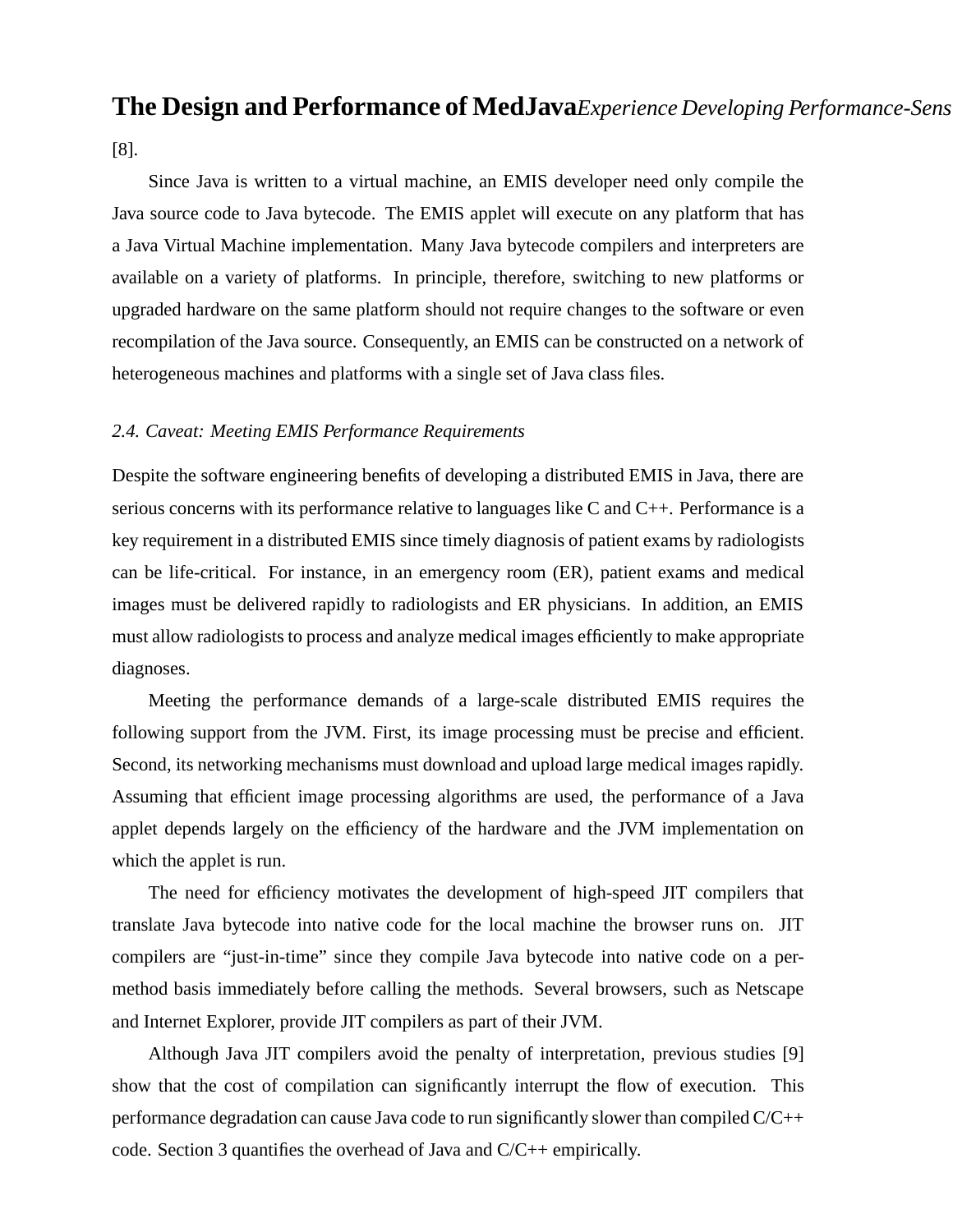#### *2.5. Key Features of MedJava*

MedJava has been developed as a Java applet. Therefore, it can run on any Java-enabled browser that supports the standard AWT windowing toolkit. MedJava allows users to download medical images across the network. Once an image has been downloaded, it can be processed by applying one or more image filters, which are based on algorithms in the C source code from xv. For example, a medical image can be sharpened by applying the Sharpen Filter. Sharpening a medical image enhances the details of the image, which is useful for radiologists who diagnose internal ailments.

Although MedJava is targeted for distributed EMIS requirements, it is a general-purpose imaging tool that can process both medical and non-medical images. Therefore, in addition to providing medical filters like sharpening or unsharp masking, MedJava provides other nonmedical image processing filters such as an Emboss filter, Oil Paint filter, and Edge Detect filter. These filters are useful for processing non-medical images. For example, edge detection serves as an important initial step in many computer vision processes because edges contain the bulk of the information within an image [10]. Once the edges of an image are detected, additional operations such as pseudo-coloring can be applied to the image.

Image filters can be dynamically configured and re-configured into MedJava via the *Service Configurator* pattern [6]. This makes it convenient to enhance filter implementation or install new filters without restarting the MedJava applet. For example, a radiologist may find a sharpen filter that uses the unsharp mask algorithm to be more efficient than a sharpen filter that simply applies a convolution matrix to all the pixels. Doing this substitution in MedJava is straightforward and can be done without reloading the entire applet.

Once an image has been processed by applying the filter(s), it can be uploaded to the server where the applet was downloaded. HTTP server implementations, such as JAWS [11, 12] and Jigsaw, support file uploading and can be used by MedJava to upload images. In addition, the MedJava applet provides a hierarchical browser that allows users to traverse directories of images on remote servers. This makes it straightforward to find and select images across the network, making MedJava quite usable, as well as easy to learn.

To facilitate performance measurements, the MedJava applet can be configured to run in benchmark mode. When the applet runs in benchmark mode, it computes the time (in milliseconds) required to apply filters on downloaded images. The timer starts at the beginning of each image processing algorithm and stops immediately after the algorithm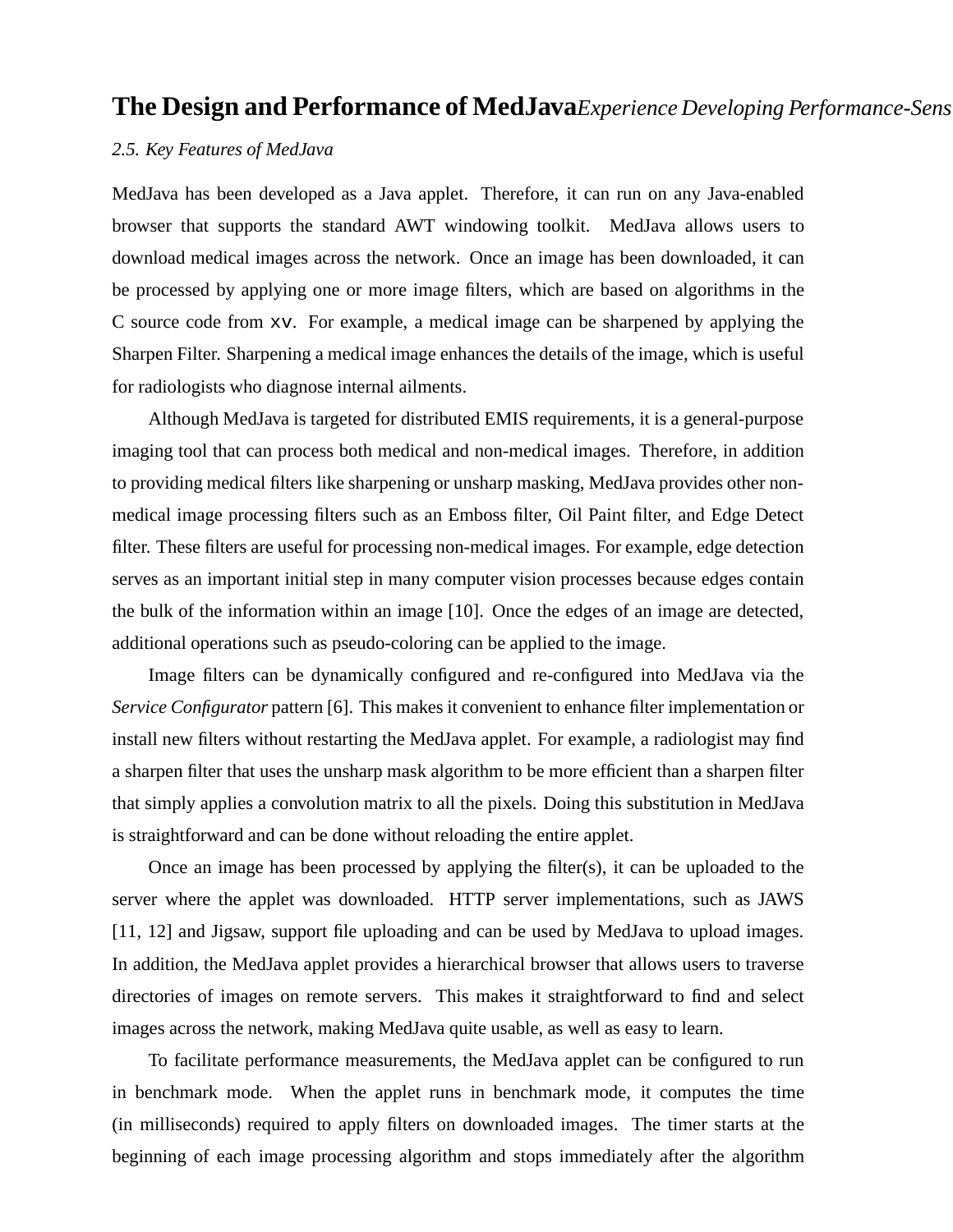terminates.

#### *2.6. The OO Design of MedJava*

Figure 2 shows the architecture of the MedJava framework developed at Washington University to meet distributed EMIS requirements. The two primary components in the



**Figure 2.** MedJava Framework

architecture include the MedJava client applet and JAWS, which is a high-performance HTTP server also developed at Washington University [12, 11]. The MedJava applet was implemented with components from Java ACE [13], the Blob Streaming framework [14], and standard Java packages such as java.awt and java.awt.image. Each of these components is outlined below.

*2.6.1. MedJava Applet* The MedJava client applet contains the following components shown in Figure 2:

*Graphical User Interface:* which provides a front-end to the image processing tool. Figure 3 illustrates the graphical user interface (GUI) used to display a podiatry image. The MedJava GUI allows users to download images, apply image processing filters on them, and upload the images to a server.

*URL Locator:* which locates a URL that can reference an image or a directory. If the URL points to a directory, the contents of the directory are retrieved so users can browse them to obtain a list of images and subdirectories in that directory. The URL Locator is used by the Image Downloader and Image Uploader to download and upload images, respectively.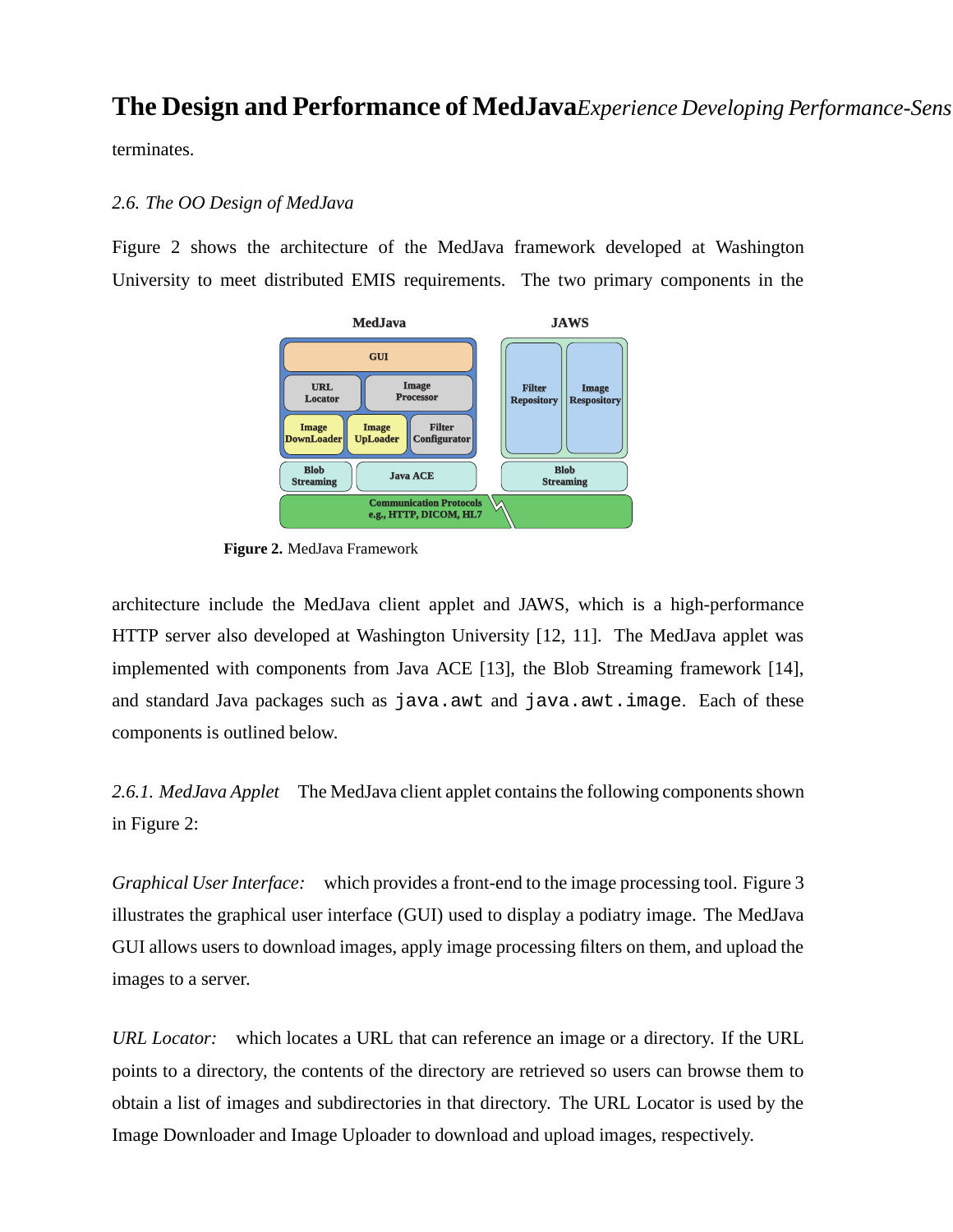

**Figure 3.** Processing a Medical Image in MedJava

*Image Downloader:* which downloads an image located by the URL Locator and displays the image in the applet. The Image Downloader ensures that all pixels of the image are retrieved and displayed properly.

*Image Processor:* which processes the currently displayed image using the image filter selected by the user. Processing an image manipulates the pixel values of the image to create and display a new image.

*Image Uploader:* which uploads the currently displayed image to the server from where the applet was downloaded from.|| The Image Uploader generates a GIF-format for the currently displayed image and writes the data to the server. This allows the user to save processed images persistently at the server.

*Filter Configurator:* which downloads image filters from the Server and configures them in the applet. The Filter Configurator uses the Service Configurator pattern [6] to dynamically configure the image filters.

 $\parallel$  Due to applet security restrictions, images can only be uploaded to the server where the applet was downloaded from. In addition, the Web server must support file uploading by implementing the HTTP PUT method.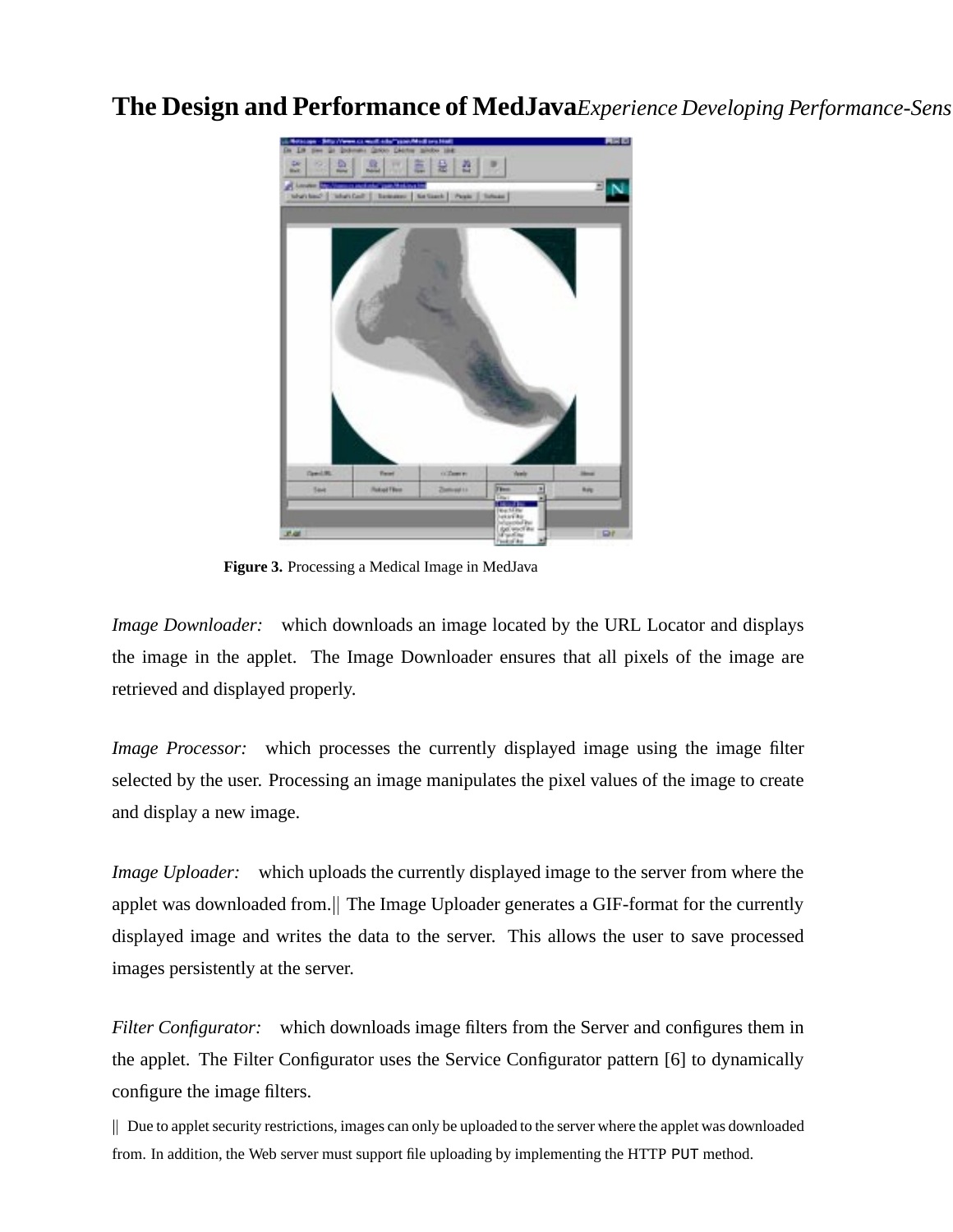*2.6.2. JAWS* JAWS is a high-performance, multi-threaded, HTTP Web Server [11]. For the purposes of MedJava, JAWS stores the MedJava client applet, the image filter repository, and the images. The MedJava client applet uses the image filter repository to download specific image filters. Each image filter is a Java class that can be downloaded by MedJava. This design allows MedJava applets to be dynamically configured with image filters, thereby making image filter configuration highly flexible.

In addition, JAWS supports file uploading by implementing the HTTP PUT method. This allows the MedJava client applet to save processed images persistently at the server. JAWS implements other HTTP features (such as CGI bin and persistent connections) that are useful for developing Web-based systems.

Figure 4 illustrates the interaction of MedJava and JAWS. The *MedJava client applet*



**Figure 4.** Architecture of MedJava and JAWS

is downloaded into a Web browser from the *JAWS server*. Through *GUI* interactions, a radiologist instructs the MedJava client applet to retrieve images from JAWS (or other servers across the network). The *requester* is the active component of the browser running the MedJava applet that communicates over the *network*. It issues a request for the image to JAWS with the appropriate syntax of the *transfer protocol* (which is HTTP in this case). Incoming requests to the JAWS are received by the *dispatcher*, which is the request demultiplexing engine of the server. It is responsible for creating new threads. Each request is processed by a *handler*, which goes through a *lifecycle* of parsing the request, logging the request, fetching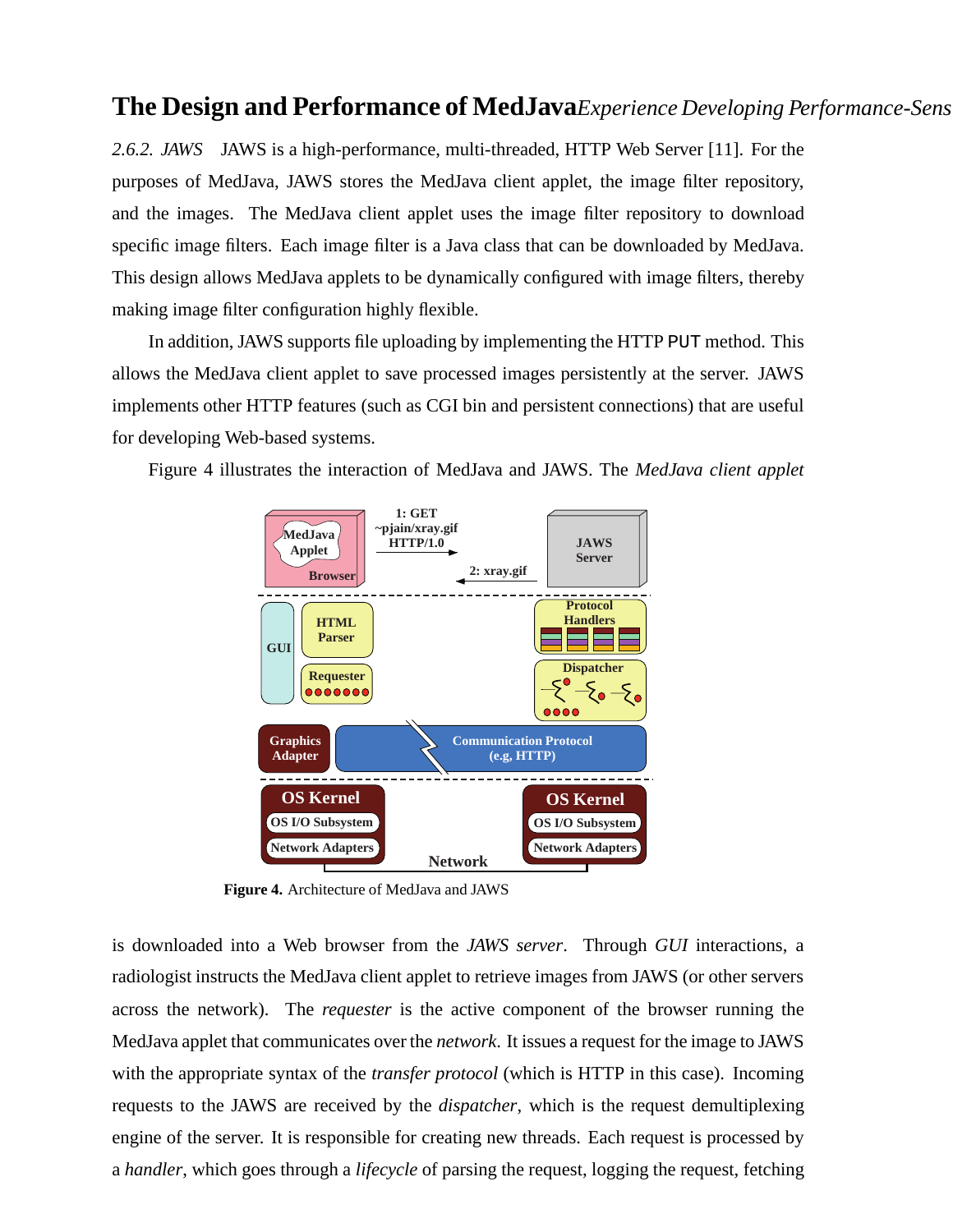image status information, updating the cache, sending the image, and cleaning up after the request is done. When the response returns to the client with the requested image, it is parsed by an *HTML parser* so that the image may be rendered. At this stage, the *requester* may issue other requests on behalf of the client, *e.g.*, to maintain a client-side cache.

*2.6.3. Blob Streaming* Figure 5 illustrates the Blob Streaming framework. The framework



**Figure 5.** Blob Streaming Framework

provides a uniform interface that allows EMIS application developers to transfer data across a network flexibly and efficiently. Blob Streaming uses the HTTP protocol for the data transfer.{ Therefore, it can be used to communicate with high-performance Web servers (such as JAWS) to download images across the network. In addition, it can be used to communicate with Web servers that implement the HTTP PUT method to upload images from the browser to the server.

Although Blob Streaming supports both image downloading and image uploading across the network, its use within a Java applet is restricted due to applet security mechanisms. To prevent security breaches, Java imposes certain restrictions on applets. For example, a Java applet can not write to the local file system of the local machine it is running on. Similarly, a Java applet can generally download files only from the server where the applet

{ Although the current Blob Streaming protocol is HTTP, other medical-specific communication protocols (such as DICOM and HL7) can also be supported.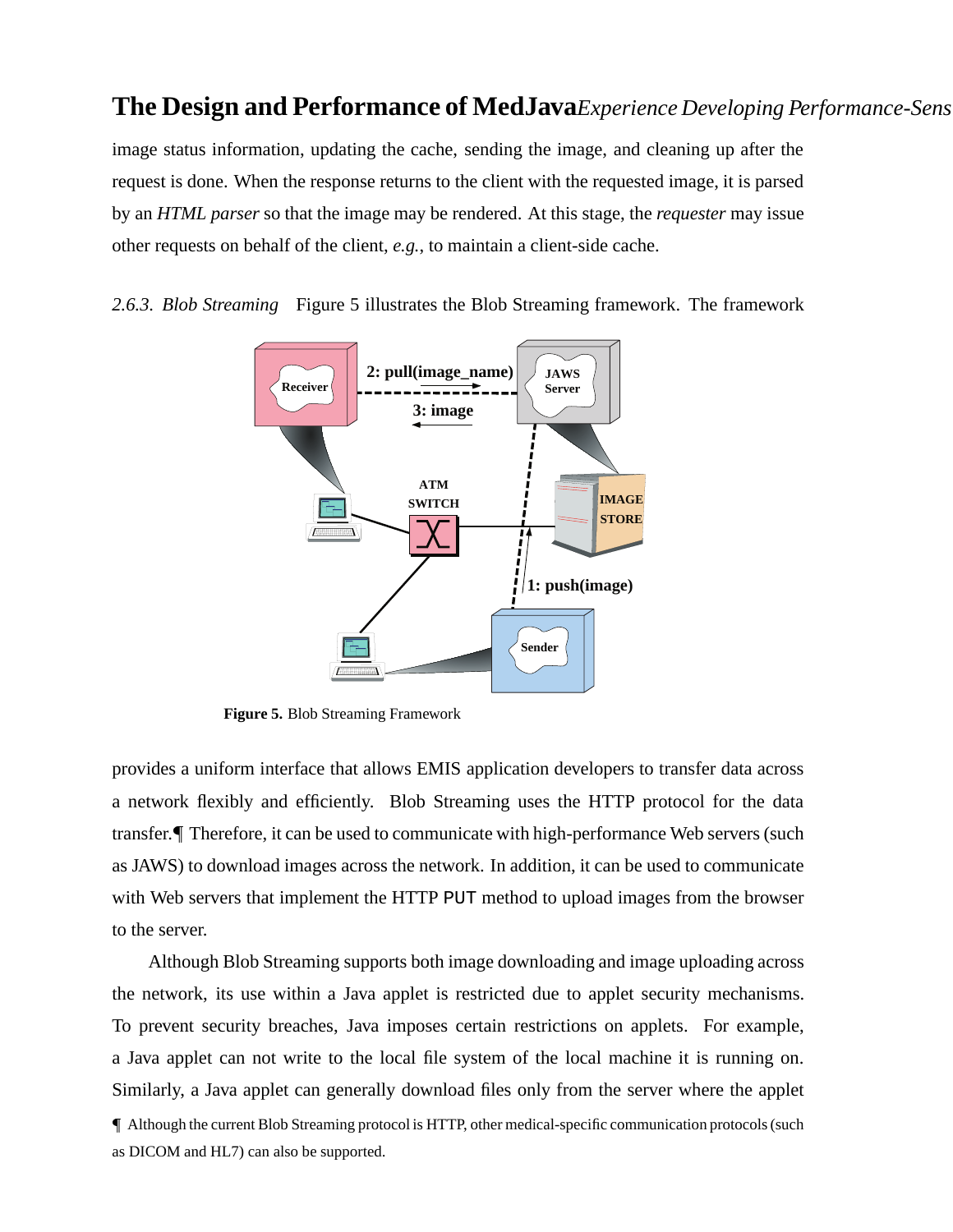was downloaded. Likewise, a Java applet can only upload files to the server where the applet was downloaded.

Java applets provide an exception to these security restrictions, however. In particular, the Java Applet class provides a method that allows an applet to download images from any server reachable via a URL. Since the method is defined in the Java Applet class, it allows Java to ensure there are no security violations. MedJava uses this Applet method to download images across the network. Therefore, images to be processed can reside in a file system managed by the HTTP Server from where the MedJava client applet was downloaded or can reside on some other server in the network. However, Blob Streaming can only be used to upload images to the server where the MedJava applet was downloaded.

*2.6.4. Java ACE* Java ACE [5] is a port of the C++ version of the ADAPTIVE Communication Environment (ACE) [15]. ACE is an OO network programming toolkit that provides reusable components for building distributed applications. Containing  $\sim$ 125,000 lines of code, the C++ version of ACE provides a rich set of reusable C++ wrappers and framework components that perform common communication software tasks portably across a range of OS platforms.

The Java version of ACE Contains  $\sim$  10,000 lines of code, which is over 90% smaller than the C++ version. The reduction in size occurs largely because the JVM provides most of the OS-level wrappers necessary in C++ ACE. Despite the reduced size, Java ACE provides most of the functionality of the C++ version of ACE, such as event handler dispatching, dynamic (re)configuration of distributed services, and support for concurrent execution and synchronization. Java ACE implements several key design patterns for concurrent network programming, such as Acceptor and Connector [16] and Active Object [17]. This makes it easier to developing networking applications using Java ACE compared to programming directly with the lower-level Java APIs.

Figure 6 illustrates the architecture and key components in Java ACE. MedJava uses several components in Java ACE. For example, Java ACE provides an implementation of the Service Configurator pattern [6]. MedJava uses this pattern to dynamically configure and reconfigure image filters. Likewise, MedJava uses Java ACE profile timers to compute performance in benchmark mode.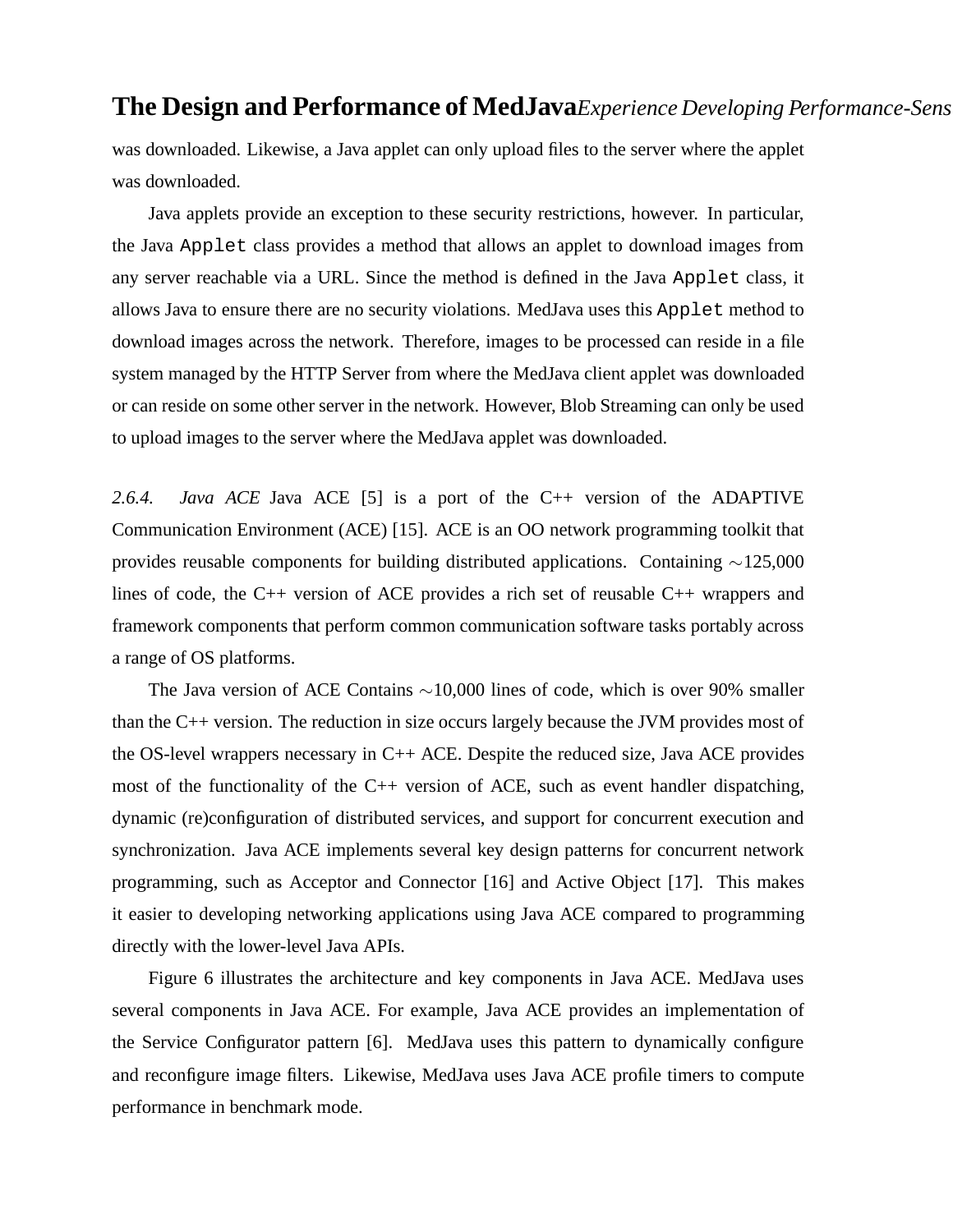

**Figure 6.** The Java ACE Framework

#### **3. Performance Benchmarks**

This section presents the results of performance benchmarks conducted with the MedJava image processing system. We performed the following two sets of benchmarks:

*1. Image processing performance:* We measured the performance of MedJava to determine the overhead of using Java for image processing. We compared the performance of our MedJava applet with the performance of xv. Xv is a widely-used image processing application written in C. The MedJava image processing applets are based on the xv algorithms.

*2. High-speed networking performance:* We measured the performance of using Java sockets over a high-speed ATM network to determine the overhead of using Java for transporting data. We compared the network performance results of Java to the results of similar tests using C/C++.

Below, we describe our benchmarking testbed environment, the benchmarks we performed, and the results we obtained.

#### *3.1. MedJava Image Processing Benchmarks*

We benchmarked MedJava to compare the performance of Java with xv, which is a widelyused image processing application written in C. Xv contains a broad range of image filters such as Blur, Sharpen, and Emboss. By applying a filter to an image in xv, and then applying an equivalent filter algorithm written in Java to the same image, we compared the performance of Java and C directly. In addition, we benchmarked the performance of different Web browsers running the MedJava applet.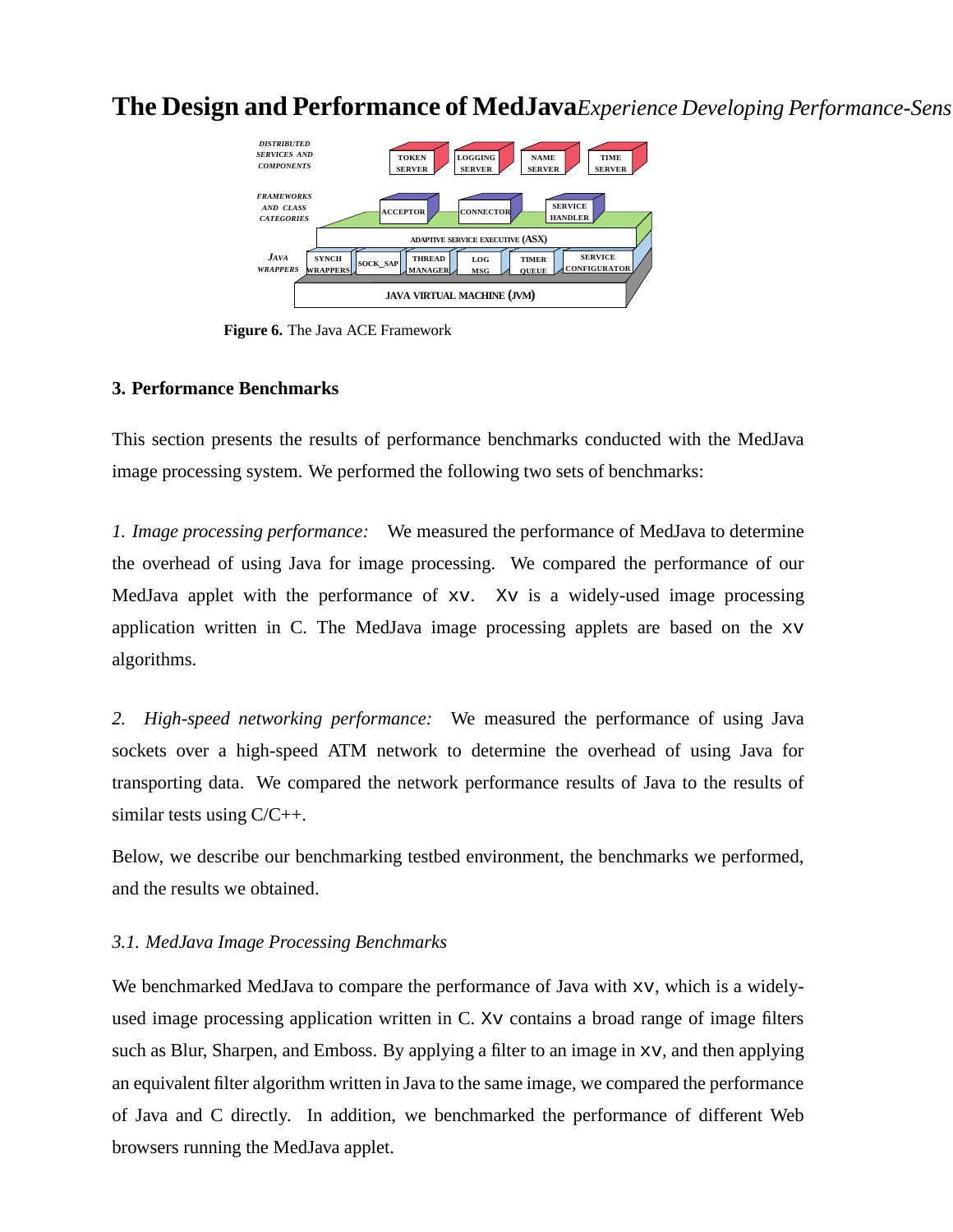*3.1.1. Benchmarking Testbed Environment*

*Hardware Configuration:* To study the performance of MedJava, we constructed a hardware and software testbed consisting of a Web server and two clients connected by Ethernet, as shown in Figure 7. The clients in our experiment were Micron Millenia PRO2 plus



**Figure 7.** Web Browser Testbed Environment

workstations. Each PRO2 has 128 MB of RAM and is equipped with dual 180 Mhz PentiumPro processors.

*JVM Software Configuration:* We ran MedJava in two different Web browsers to determine how efficiently these browsers execute Java code. The browsers chosen for our tests were Internet Explorer 4.0 release 2 on Windows NT and Netscape 4.0 on NT. Internet Explorer 4.0 on NT and Netscape 4.0 on NT include Java JIT compilers, written by Microsoft and Symantec, respectively.

As shown in Section 3.1.4, JIT compilers have a substantial impact on performance. To compare the performance of the xv algorithms with their Java counterparts, we extracted the GIF loading and processing elements from the freely distributed xv source, removed all remnants of the X-Windows GUI, instrumented the algorithms with timer mechanisms in locations equivalent to the Java algorithms. We compiled this subset of xv using Microsoft Visual C++ version 5.0, with full optimization enabled.

Image filters can require  $O(n^2)$  time to execute, if the filter dimensions approach the image dimensions. For large images, this processing can dominate the loading and display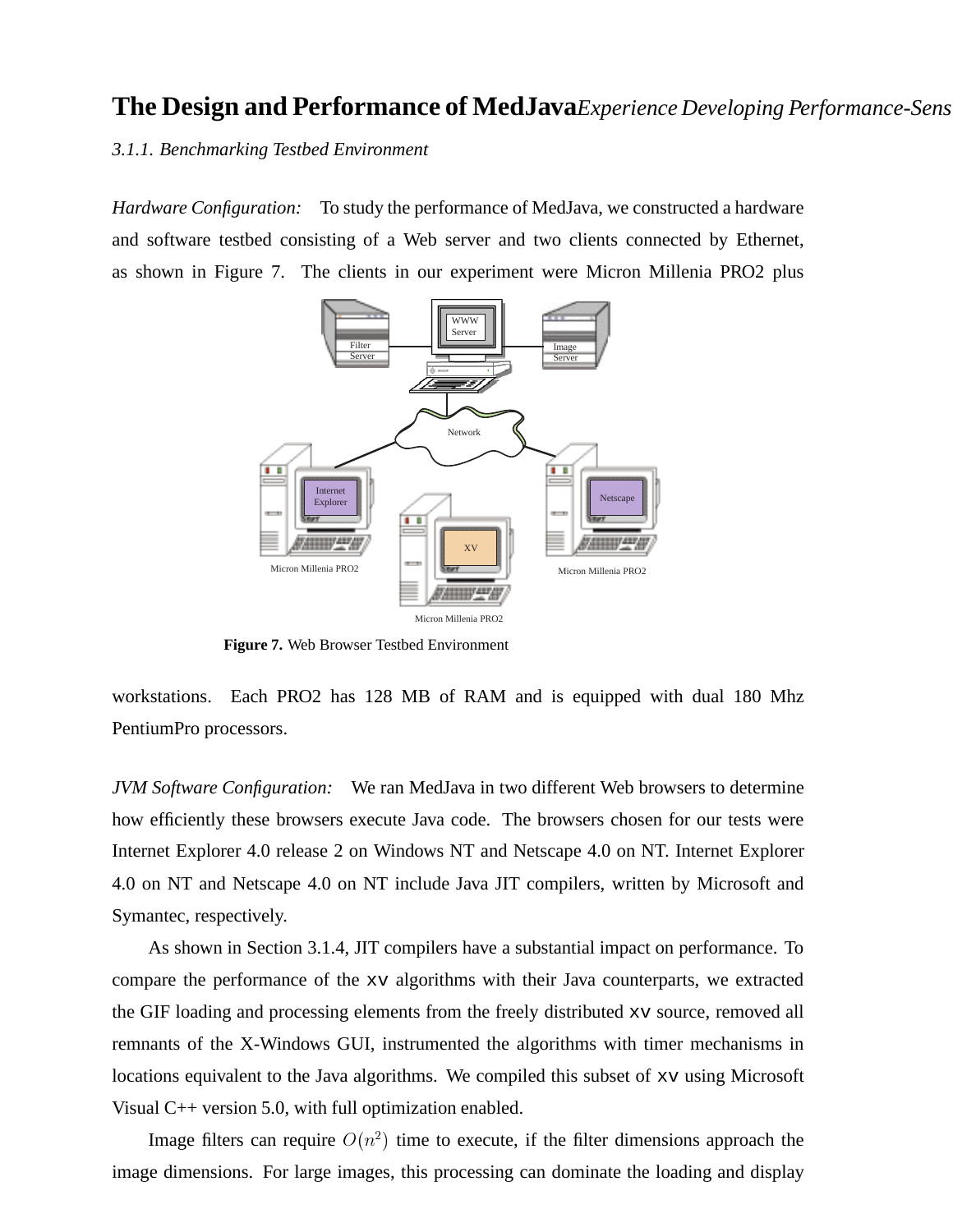times. Therefore, the running time of the algorithms is an appropriate measure of the overall performance of an image processing application.

*Image processing configuration:* The standard Java image processing framework uses a "Pipes and Filters" pattern architecture [18]. Downstream sits an java.image.ImageConsumer that has registered with an upstream java.image.ImageProducer for pixel delivery. The ImageProducer invokes the setPixels method on the ImageConsumer, delivering portions of the image array until it completes by invoking the ImageComplete method.

The Pipes and Filters pattern architecture allows the ImageConsumer subclass to process the image as it receives the pieces or when the image source arrives in its entirety. An ImageFilter is a subclass of ImageConsumer situated between the producer and consumer who intercepts the flow of pixels, altering them in some way before it passes the image to the subsequent ImageConsumer. All ImageFilters in this experiment override the ImageComplete method and iterate over each pixel. The computational complexity for each filter depends on how much work the filter does during each iteration.

We selected the following seven filters, which exhibit different computational complexities. These filters are available in both xv and MedJava, and are ranked according to their usefulness in the domain of medical image processing.

*1. Sharpen Filter:* which computes for each pixel the mean of the "values" of the  $3\times3$  matrix surrounding the pixel. In the Hue-Saturation-Value color model, the "value" is the maximum of the normalized red, green, and blue values of the pixel; conceptually, the brightness of that pixel. The new value for the pixel is:  $\frac{\text{value}-p*(\text{mean value})}{1-p}$ , where p is a value  $1$ provided a series of the series of the series of the series of the series of the series of the series of the series of the series of the series of the series of the series of the series of the series of the series of t between 0 and 1. The filter exaggerates the contrast between a pixel's brightness and the average brightness of the surrounding pixels.

2. Despeckle Filter: which replaces each pixel with the median color in a  $3\times 3$  matrix surrounding the pixel. Used for noise reduction, the algorithm gathers the colors in the square matrix, sorts them using an inlined Shell sort, and chooses the median element.

*3. Edge Detect Filter:* which runs a merging of a pair of convolutions, one that detects horizontal edges, and one that detects vertical edges. The convolution is done separately for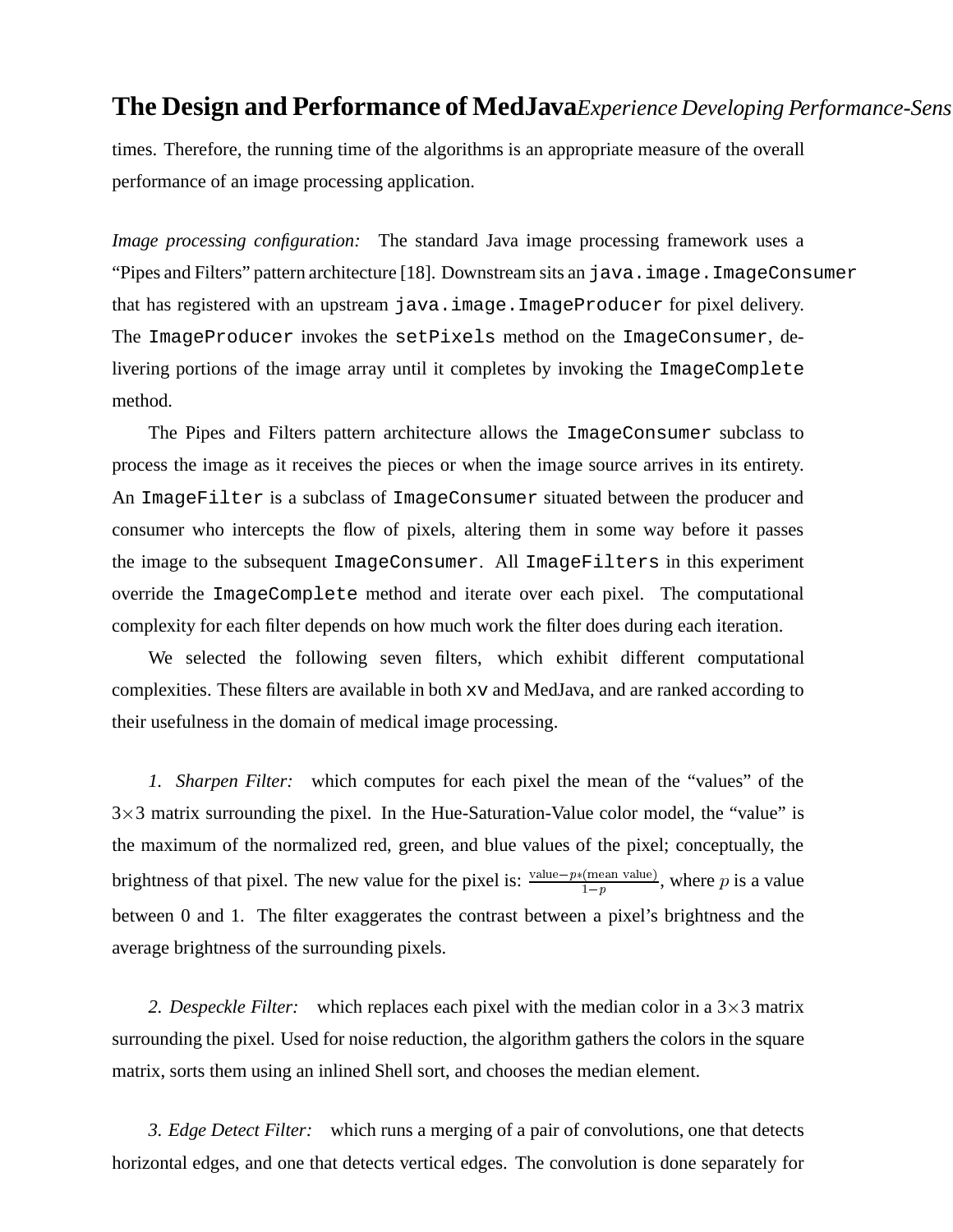each plane (red, green, blue) of the image, so where there are edges in the red plane, for example, the resultant image will highlight the red edges.

4. *Emboss filter*: which applies a 3×3 convolution matrix to the image, a variation of an edge detection algorithm. Most of the image is left as a medium gray, but leading and trailing edges are turned lighter and darker gray, respectively.

5. *Oil Paint Filter*: which computes a histogram of a  $3 \times 3$  matrix surrounding the pixel and chooses the most frequently occuring color in the histogram to supplant the old pixel value. The result is a localized smearing effect.

6. Pixelize Filter: which replaces each pixel in each  $4 \times 4$  squares in the image with the average color in the square matrix.

7. Spread Filter: which replaces each pixel by a random one within a  $3\times3$  matrix surrounding the pixel.

*8. Blur Filter:* which runs a convolution over each plane (red, green, blue) of the image, using a  $3\times3$  convolution mask consisting of all 1's. Effectively, the filter replaces each pixel in the image with the mean of the pixel values in the  $3\times 3$  region surrounding the target pixel.

Figure 8 illustrates the original image and processed images that result from applying four of the filters described above. Although some of these filters are not necessarily useful in the medical domain, they follow the same pattern of spatial image processing: the traversal or convolution of a fixed size or variable size matrix over pixels surrounding each pixel in the image array. In principle, therefore, the performance of this set of filters reflect the performance of other more relevant filters of comparable complexity.

*3.1.2. Performance Metrics* Using the testbed described in Section 3.1.1, we measured the performance of MedJava and compared it with a Windows NT port of xv. These tests sent an 8-bit image through each of our eight xv filters 10 times, keeping the average of the trials. To test how the performance changed with the image size, we repeated the experiment with the image scaled to different sizes. Both xv and Java convert 8-bit images, either greyscale or color, into 24-bit RGB color images prior to filtering. Moreover, all eight algorithms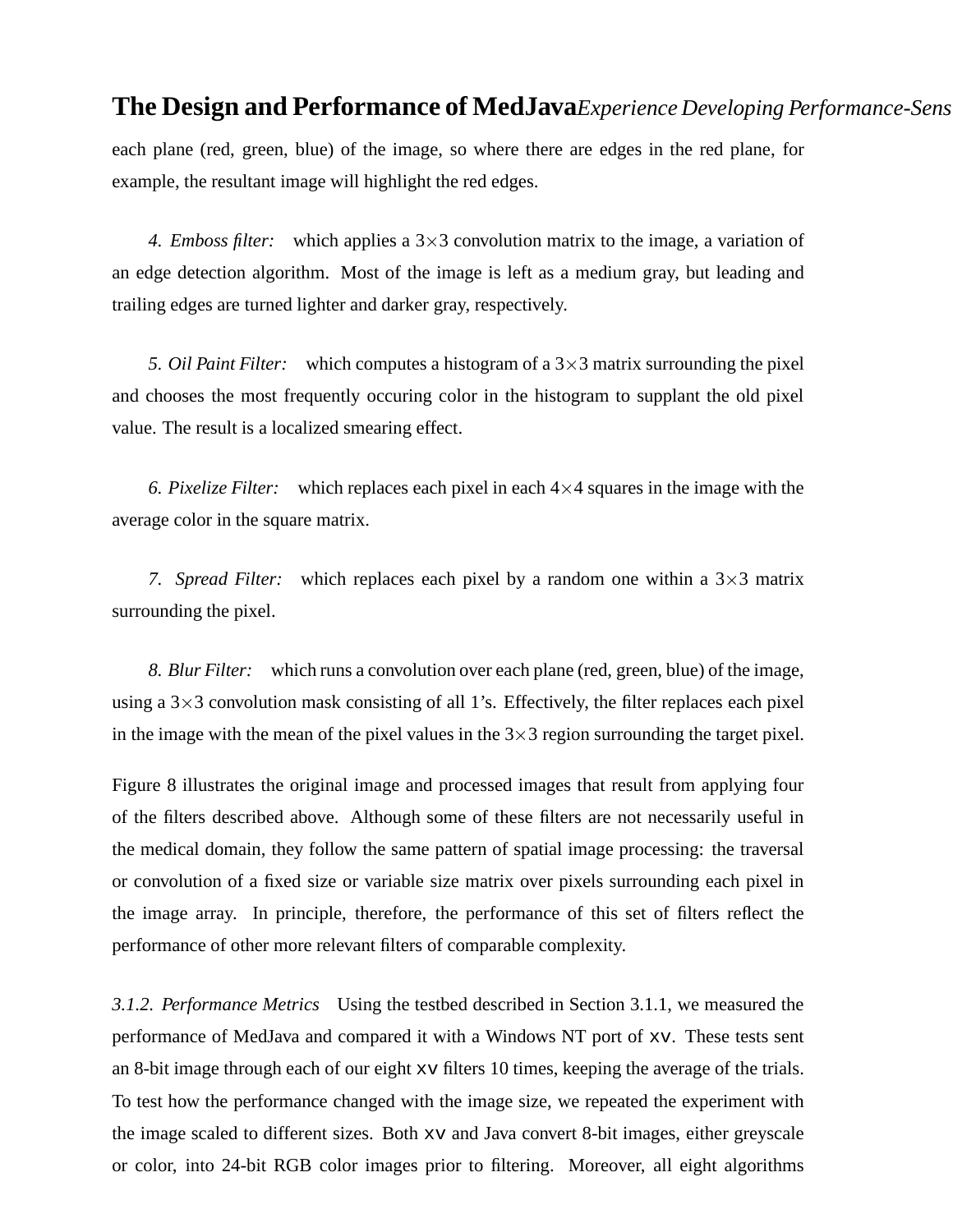

**Figure 8.** (a) Original Image; (b) Oil-painted Image; (c) Sharpened Image; (d) Embossed Image

are functions solely of image dimension and not pixel value. Thus, there is no processing performance difference between greyscale and color images in either environment.

We expected *a priori* that the C code would outperform the Java filters due to the extensive optimizations performed by the Microsoft Visual  $C/C++$  compiler.<sup>+</sup> Therefore, we coded the MedJava image filters using the source level optimization techniques described in Section 3.1.3 to elicit maximum performance from them.

However, contrary to our expectations, the hand optimized Java algorithms performed nearly as well as their C counterparts. Therefore, we also optimized the C algorithms by hand. This rendered the two sets of algorithms nearly indistinguishable in appearance, but not indistinguishable in performance. For MedJava, we ran three trials, one on Internet Explorer 4.0 release 2 on NT (IE 4), one on Netscape Navigator 4.0 on NT (NS 4), and one on Internet Explorer 4.0 release 2 with just-in-time compilation disabled (IE 4 JIT off).

*3.1.3. Source Level Optimizations* The Java run-time system, including the garbage collector and the Abstract Window Toolkit (AWT), was written using C. Therefore, they cannot be optimized by the Java bytecode interpreter or compiler. As a result, any attempt to improve the performance of Java in medical imaging systems must improve the performance of code spent outside these areas, *i.e.*, in the image filters themselves.

JIT compilers affect the greatest speed up in computationally intensive tasks that do not <sup>+</sup> "Full optimization" on MVC++ includes: inline function expansion, subexpression elimination, automatic register allocation, loop optimization, inlining of common library functions, and machine code optimization.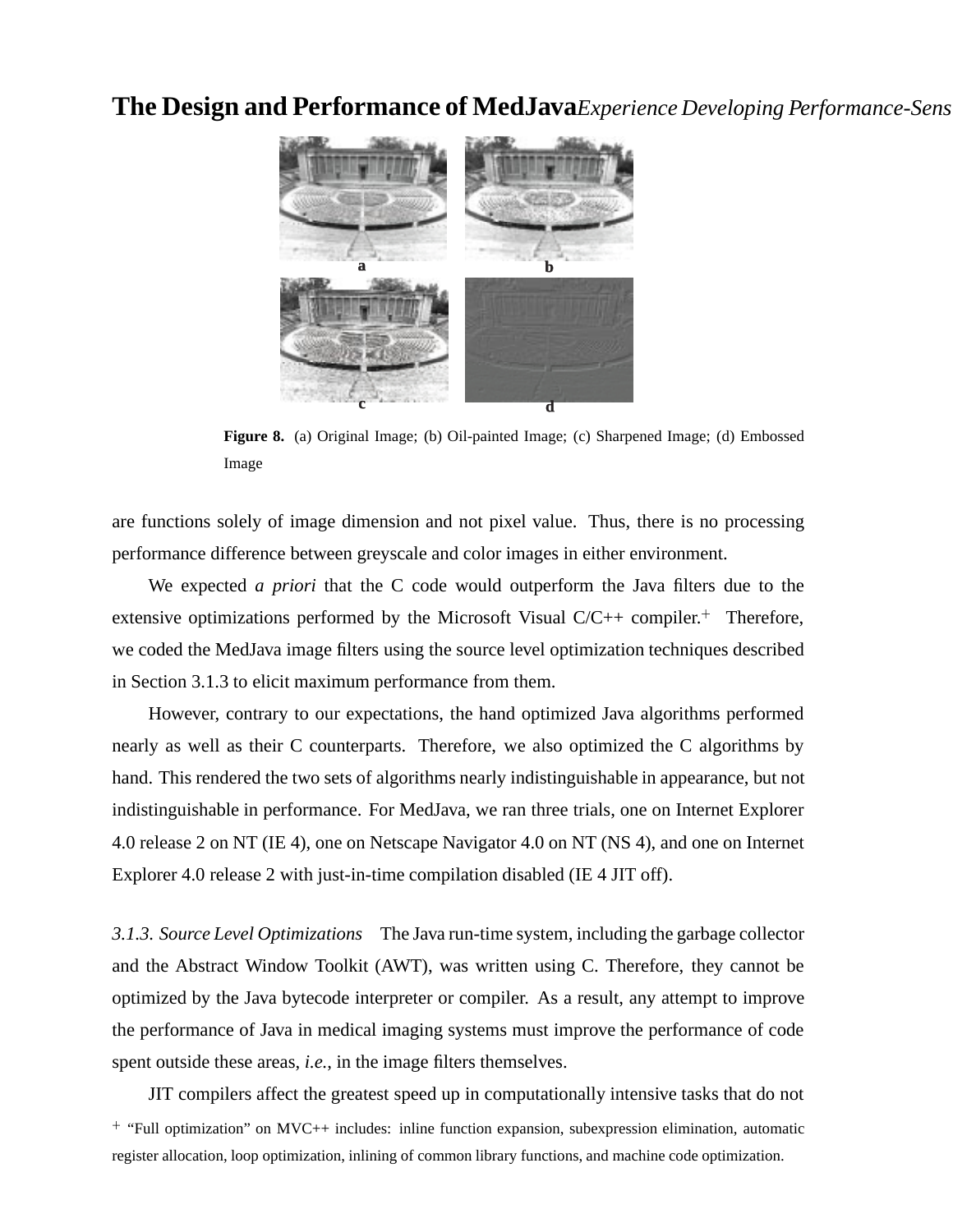call the AWT or run-time system, as shown by the benchmarks in Table 1. These benchmarks test the performance of common image filter operations in the two browsers used in the experiments. These data were obtained by wrapping a test harness around a loop that iterates ten times, subtracts the loop overhead from the result, and divides by the number of iterations. Java's garbage collection routine was called before the sequence to prohibit it from affecting the test results. The results are listed in nanoseconds.

Since the conversion from byte-code to native code is already costly, JIT compilers do not spend a great deal time attempting to further optimize the native code. Therefore, lacking source to a bytecode compiler that optimizes its output, the most a developer of performancecritical applications can do to further accelerate the performance of computationally-intensive tasks is to optimize the source code manually. The image filters in MedJava leveraged the following canonical techniques and insight on how to best optimize computationally intensive source code in Java [19]:

*Strength reduction:* which replaces costly operations with a faster equivalent. For instance, the Image Filters converted multiplications and divides by factors of two into lefts and rights shifts.

*Common subexpression elimination:* which removes redundant calculations. Image Filters store the pixel values in a one dimensional array. Thus, for each pixel access this optimization calculates a pixel index once from the column and row values and stores the results of the array access into a temporary variable, rather than continually indexing the same element of the array.

*Code motion:* which hoists constant calculations out of loops. Thus, although it may be impossible to unroll loops where the number of iterations is a function of the image height and width, the Image Filters reduce the overhead of loops by removing constant calculations computed at each loop termination check.

Local variables: which are efficient to access. The virtual machine stores them in an array in the method frame. Thus, there is no overhead associated with dereferencing an object reference, unlike an instance variable, a class name, or a static data member. The bytecodes getfield and getstatic must first resolve the class and method names before pushing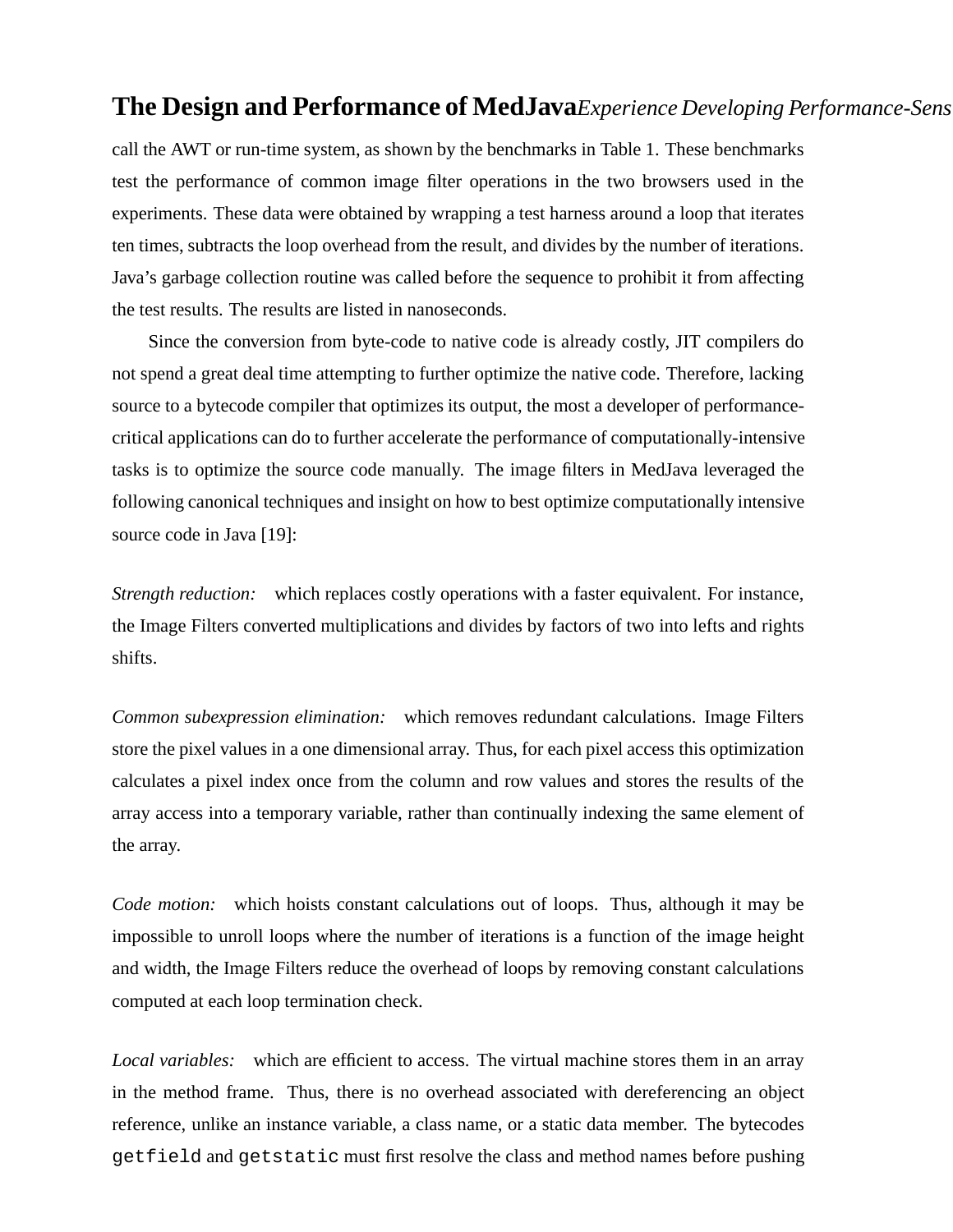| <b>Operation</b>                       | NS <sub>4</sub> | IE <sub>4</sub> | IE 4 JIT off |
|----------------------------------------|-----------------|-----------------|--------------|
| Loop overhead                          | 10.21           | 10.21           | 902          |
| <b>Quick Int Assignment</b>            | 5.01            | 5.01            | 339          |
| Local Int Assignment                   | 5.01            | 5.32            | 440          |
| <b>Static Member Integer</b>           | 25.24           | 20.13           | 851          |
| Member Integer                         | 5.01            | 10.02           | 560          |
| Reference Assignment                   | 5.01            | 10.12           | 580          |
| <b>Integer Array Access</b>            | 11.63           | 5.21            | 350          |
| <b>Static Instance Method</b>          | 35.45           | 34.95           | 692          |
| <b>Instance Method</b>                 | 40.46           | 30.24           | 922          |
| <b>Final Instance Method</b>           | 30.35           | 40.17           | 922          |
| Private Instance Method                | 35.46           | 30.24           | 992          |
| Random.nextInt()                       | 80.92           | 86.71           | 450          |
| $int++$                                | 20.33           | 7.72            | 180          |
| $int = int + int$                      | 5.02            | 10.11           | 710          |
| $int = int - int$                      | 15.12           | 10.12           | 690          |
| $\text{int} = \text{int} * \text{int}$ | 10.12           | 10.12           | 691          |
| $int = int / int$                      | 75.96           | 71.35           | 890          |
| $int / = 2$                            | 16.43           | 10.92           | 931          |
| $int \geq 1$                           | 17.43           | 7.21            | 661          |
| int $* = 2$                            | 19.63           | 7.42            | 780          |
| $int < =1$                             | 17.33           | 7.71            | 731          |
| $int = int \& int$                     | 15.13           | 5.01            | 670          |
| $int = int$   int                      | 5.01            | 0.11            | 670          |
| $float = float + float$                | 15.12           | 10.12           | 730          |
| $float = float - float$                | 15.12           | 10.12           | 700          |
| $float = float * float$                | 10.02           | 15.22           | 720          |
| float = float / float                  | 46.82           | 46.02           | 841          |
| Cast double to float                   | 4.91            | 5.01            | 570          |
| Cast float to int                      | 67.14           | 347.3           | 910          |
| Cast double to int                     | 67.15           | 13.06           | 920          |

**Table 1.** Times in Nanoseconds for Common Operations in the Testbed Java Environment

the value of the variable onto the operand stack. Also, the iload and istore instructions allow the JVM to quickly load and store the first four local variables to and from the operand stack [20].

*Integer variables, floats, and object references:* which are most directly supported by the JVM since the operand stack and local variables are each one word in width, the size of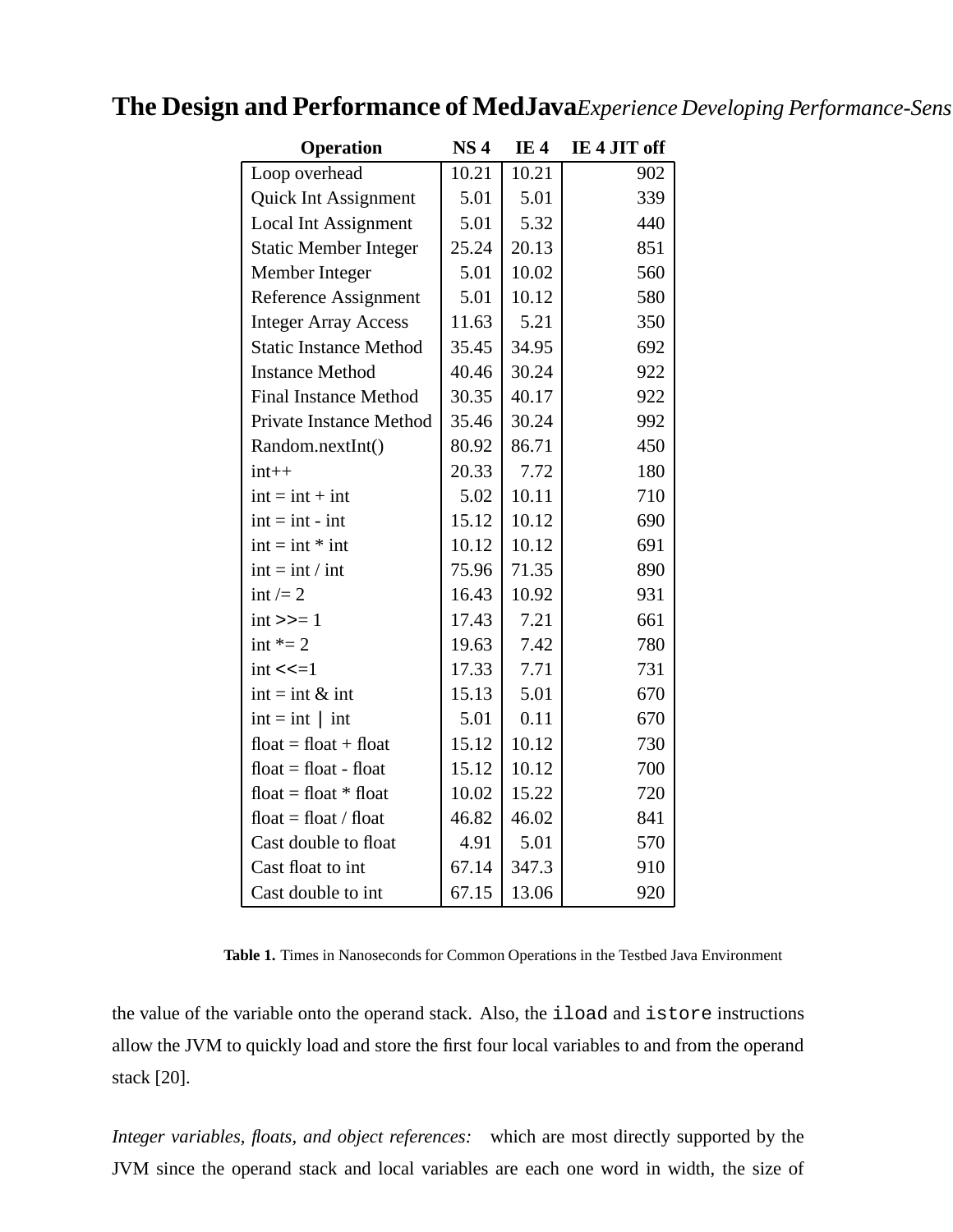integers, floating points, and references. Smaller types, such as short and byte are not directly supported in the instruction set. Therefore, each must be converted to an int prior to an operation and then subsequently back to the smaller type, accruing the cost of a valid truncation [20].

*Manually inlining methods:* eliminates the overhead associated with method invocation. Although static, final, and private methods can be resolved at compile time, eliminating method calls entirely, especially simple calls on the java.lang.Math package (*e.g.*, ceil, floor, min, and max), in critical sections of looping code will further improve performance.

The final, static, or private keywords on a method advises the run-time compiler or interpreter that it may safely inline the method. However, because classes are linked together at run-time, changes made to a final method in one class would not be reflected in other already compiled classes that invoke that method, unless they too were recompiled [21]. Naturally, when invoking methods internal to a class, this is not a problem. Moreover, the -O option on the Sun javac source to bytecode compiler requests that it attempt to inline methods.

As an example of worthwhile manual method inlining, an ImageFilter contains a method called setColorModel. In this method the ImageProducer provides the ImageFilter with the ColorModel subclass that grabs the color values of each pixel in the image source. ColorModel is an abstract class with methods getRed, getGreen, and getBlue to retrieve the specific color value from each pixel. Thus, every time a filter needs a color value, it must incur the overhead of this dynamically resolved method call. However, calling the getDefaultColorModel static method on ColorModel returns a ColorModel subclass, which guarantees that each pixel will be in a known form, where the first 8 bits are the alpha (transparency) value, the next 8 are the red, the next 8 are the green, and the last 8 bits are the blue value. Therefore, rather than using the methods on ColorModel to retrieve the color values, the ImageFilter can retrieve values simply by shifting and masking the integer value of the pixel, *e.g.*, to obtain the red value of a pixel:  $(pixel \gg 16)$  & 0xff.

Of course, for C code many of the same optimization techniques apply. We ran a similar set of operation benchmarks in C, using the same test harness technique as we did for the Java benchmarks. The results, shown in Table 2, are the mean of 5 trials, with each measurement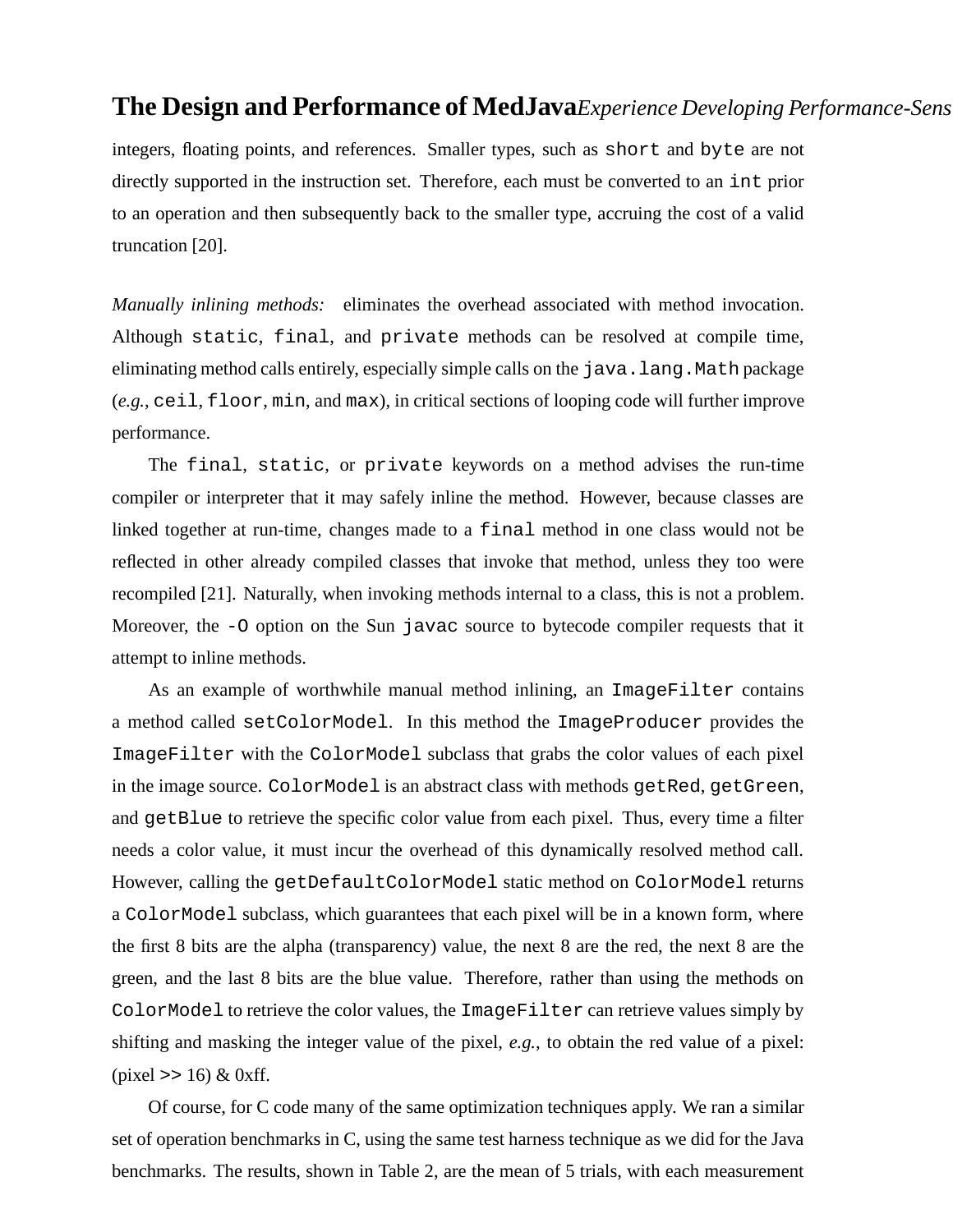exhibiting a standard deviation of no more than 0.5 nanoseconds.

| operation                              | MSVC++ output |
|----------------------------------------|---------------|
| Local int access                       | 7.40          |
| Extern int access                      | 3.57          |
| Static int access                      | 7.13          |
| Heap byte access                       | 7.62          |
| Heap int access                        | 7.99          |
| Stack byte array                       | 7.72          |
| Stack int array                        | 7.82          |
| Global byte array                      | 8.60          |
| Global int array                       | 8.17          |
| Static function call                   | 25.40         |
| Extern function call                   | 32.02         |
| $int_{++}$                             | 7.39          |
| $\text{int} = \text{int} + \text{int}$ | 11.88         |
| $int = int - int$                      | 11.88         |
| $\text{int} = \text{int} * \text{int}$ | 21.88         |
| $\text{int} = \text{int} / \text{int}$ | 203.27        |
| int $* = 2$                            | 7.18          |
| $int < =1$                             | 3.55          |
| $int / = 2$                            | 13.47         |
| int $\gg=1$                            | 7.25          |
| $int = int \& int$                     | 11.86         |
| $\text{int} = \text{int}$   int        | 7.68          |
| $float = float + float$                | 16.58         |
| $float = float - float$                | 16.51         |
| float = float $*$ float                | 556.08        |
| float = float / float                  | 611.43        |
| Call to rand()                         | 57.33         |
| cast from float to int                 | 863.11        |

**Table 2.** Times in Nanoseconds for Common Operations in C/C++ on the Testbed Platform

With "global optimizations" enabled, the MSVC++ compiler will actively assign variables to registers at its own discretion. With optimizations disabled, it takes no special measures to abide by the register keyword. Again, the results are listed in nanoseconds.

Table 2 reveals that the MSVC++ generated code yields comparable performance with the output of the two JIT compilers. Narrowing casts, for example from floating point to integer data is more time consuming in the MSVC++ generated code than the JIT output,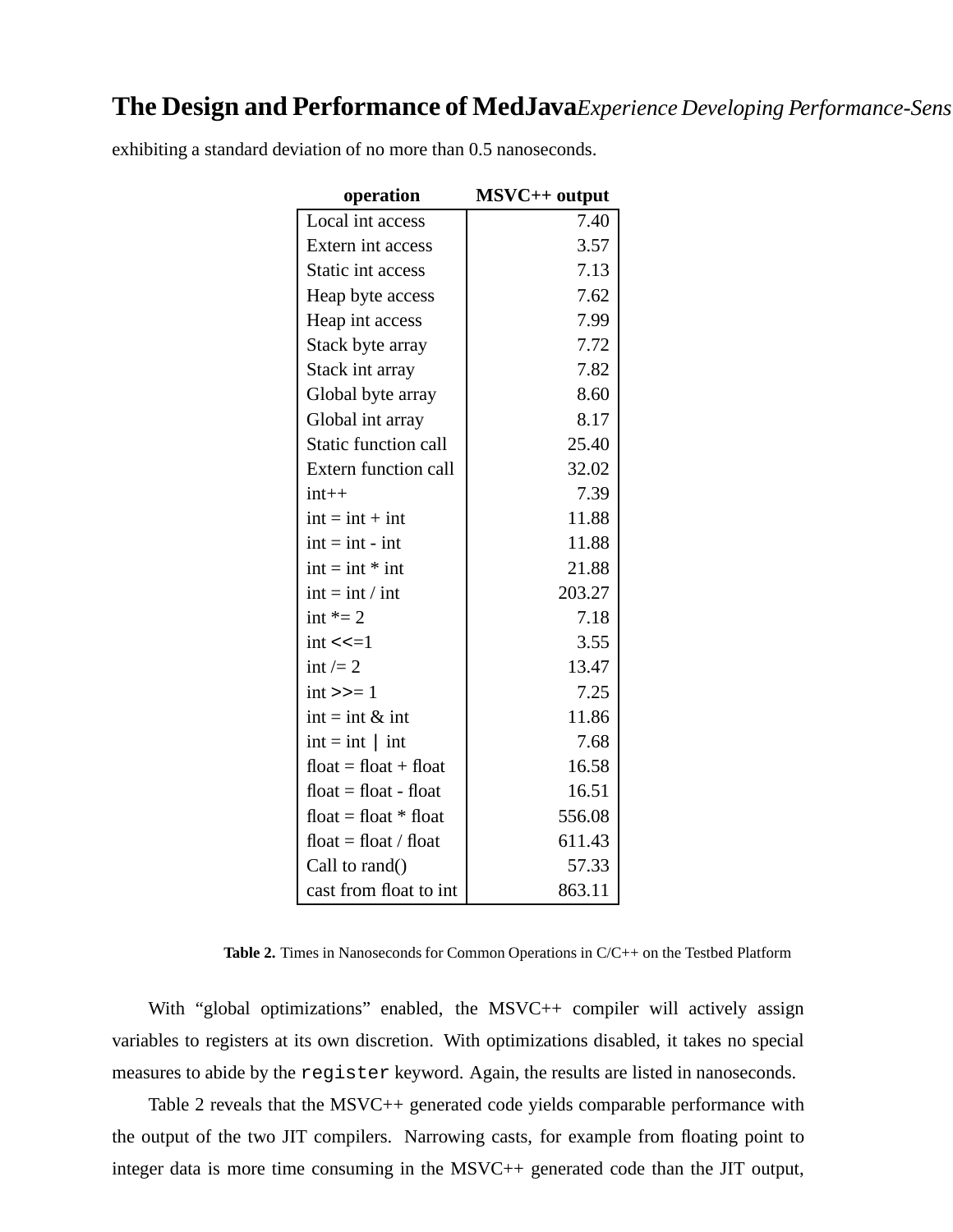however, calls to static, external, and library functions (*e.g.*, rand) are less time consuming than their Java method equivalents. Also, floating point multiplication and division, translated into the fmul and fdiv in MSVC++, lag behind the JIT translation of these operations.

*3.1.4. Performance Results and Evaluation* Figures 9–16 plot our results for each of the eight filters on each of the three language/compiler permutations.



**Figure 9.** Comparative Performance of the Java-enabled Browsers and xv in Applying the Sharpen Image Filter to an Image at Various Sizes



**Figure 10.** Comparative Performance of the Java-enabled Browsers and xv in Applying the Edge Detection Image Filter to an Image at Various Sizes

Using insights about the most frequently performed operations in the algorithms, and the tables enumerating the costs of those operations on the three configurations (Tables 1 and 2), we can attempt to explain any observed, counter-intuitive differences in the performance of the algorithms.

In general, the hand-optimized Java algorithms executed in times comparable with their C hand-optimized counterparts. However, the added benefit of the MSVC++ compile-time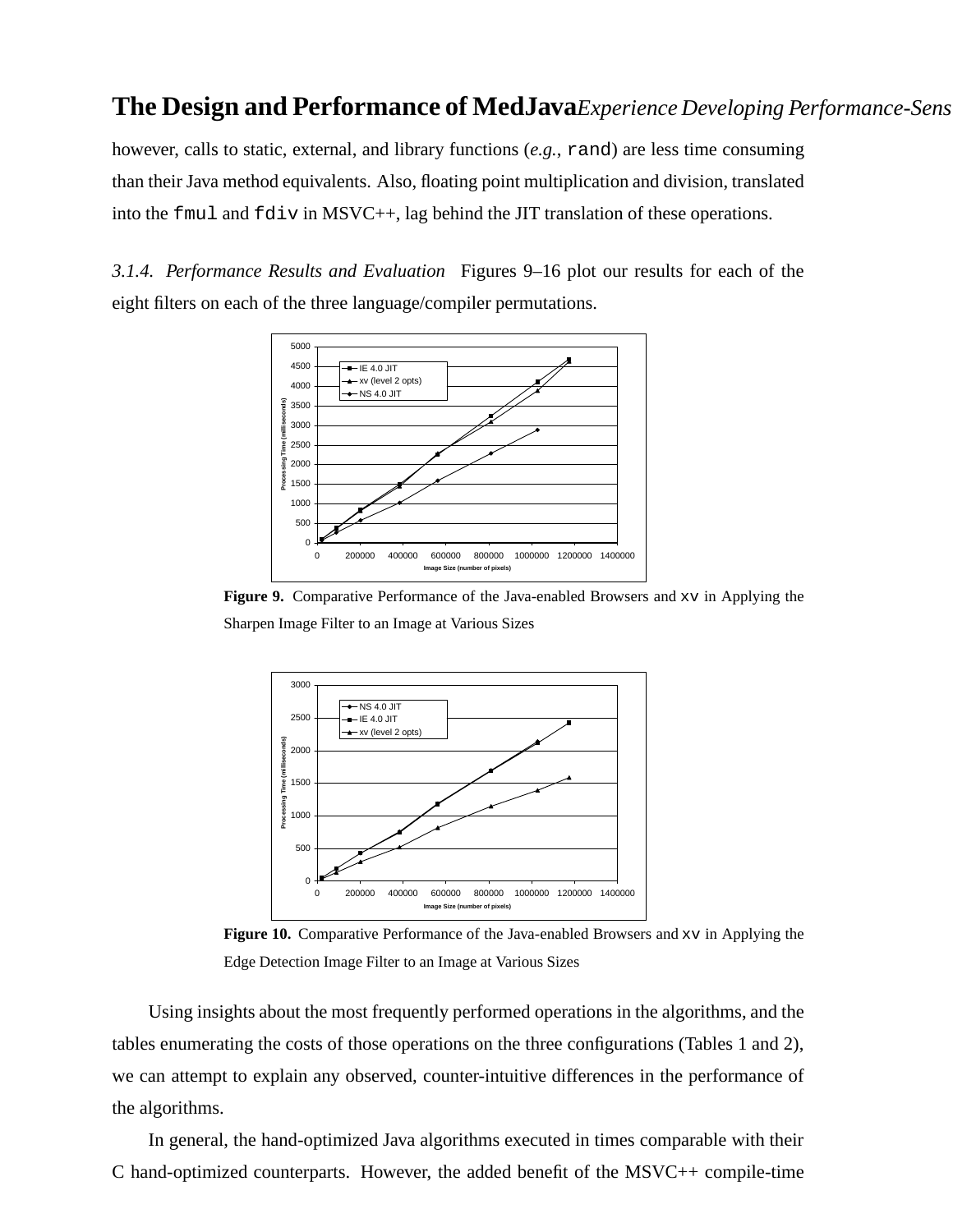

**Figure 11.** Comparative Performance of the Java-enabled Browsers and xv in Applying the Blur Image Filter to an Image at Various Sizes



**Figure 12.** Comparative Performance of the Java-enabled Browsers and xv in Applying the Despeckle Image Filter to an Image at Various Sizes



**Figure 13.** Comparative Performance of the Java-enabled Browsers and xv in Applying the Oil Paint Image Filter to an Image at Various Sizes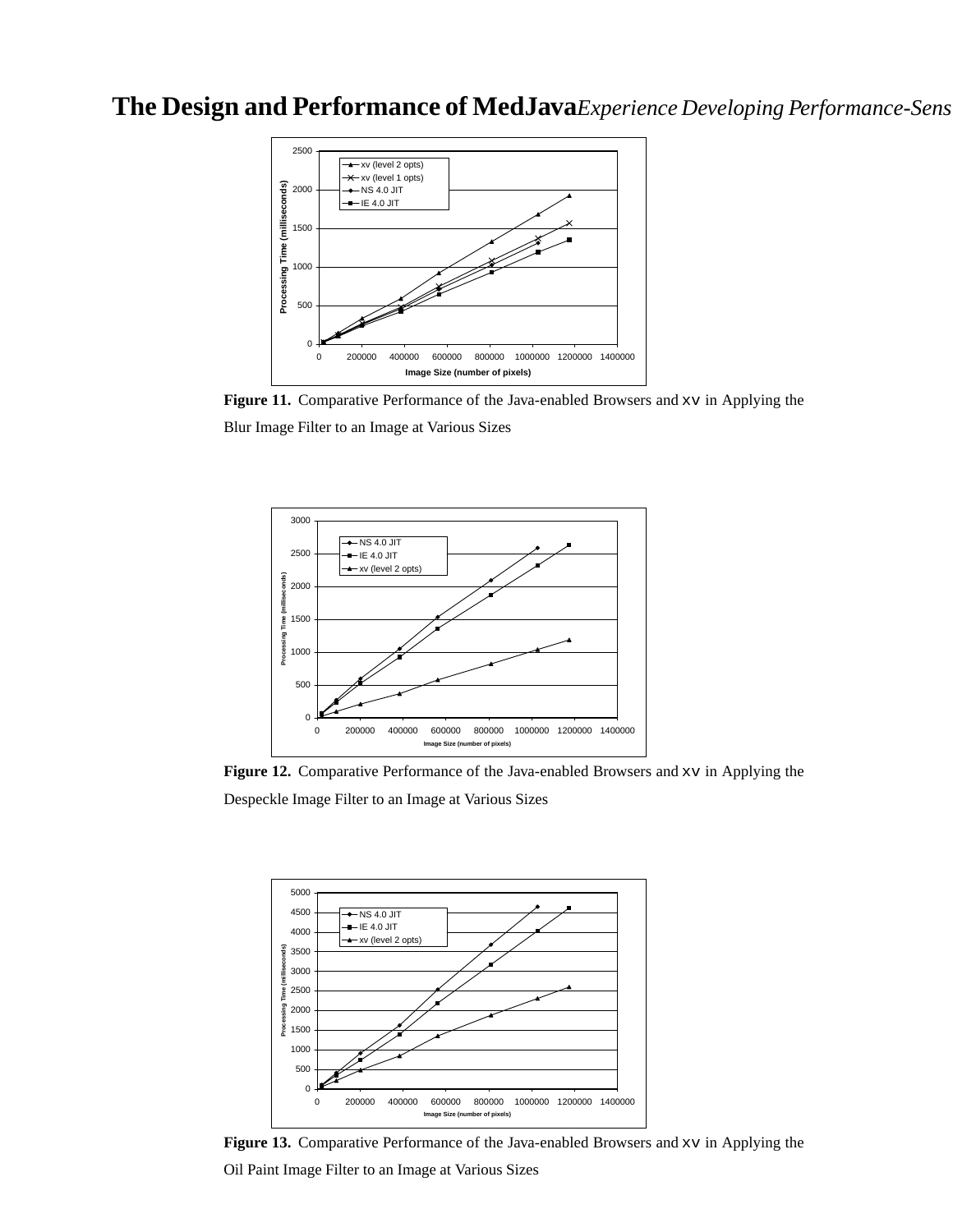

**Figure 14.** Comparative Performance of the Java-enabled Browsers and xv in Applying the Spread Image Filter to an Image at Various Sizes



**Figure 15.** Comparative Performance of the Java-enabled Browsers and xv in Applying the Emboss Image Filter to an Image at Various Sizes



**Figure 16.** Comparative Performance of the Java-enabled Browsers and xv in Applying the Pixelize Image Filter to an Image at Various Sizes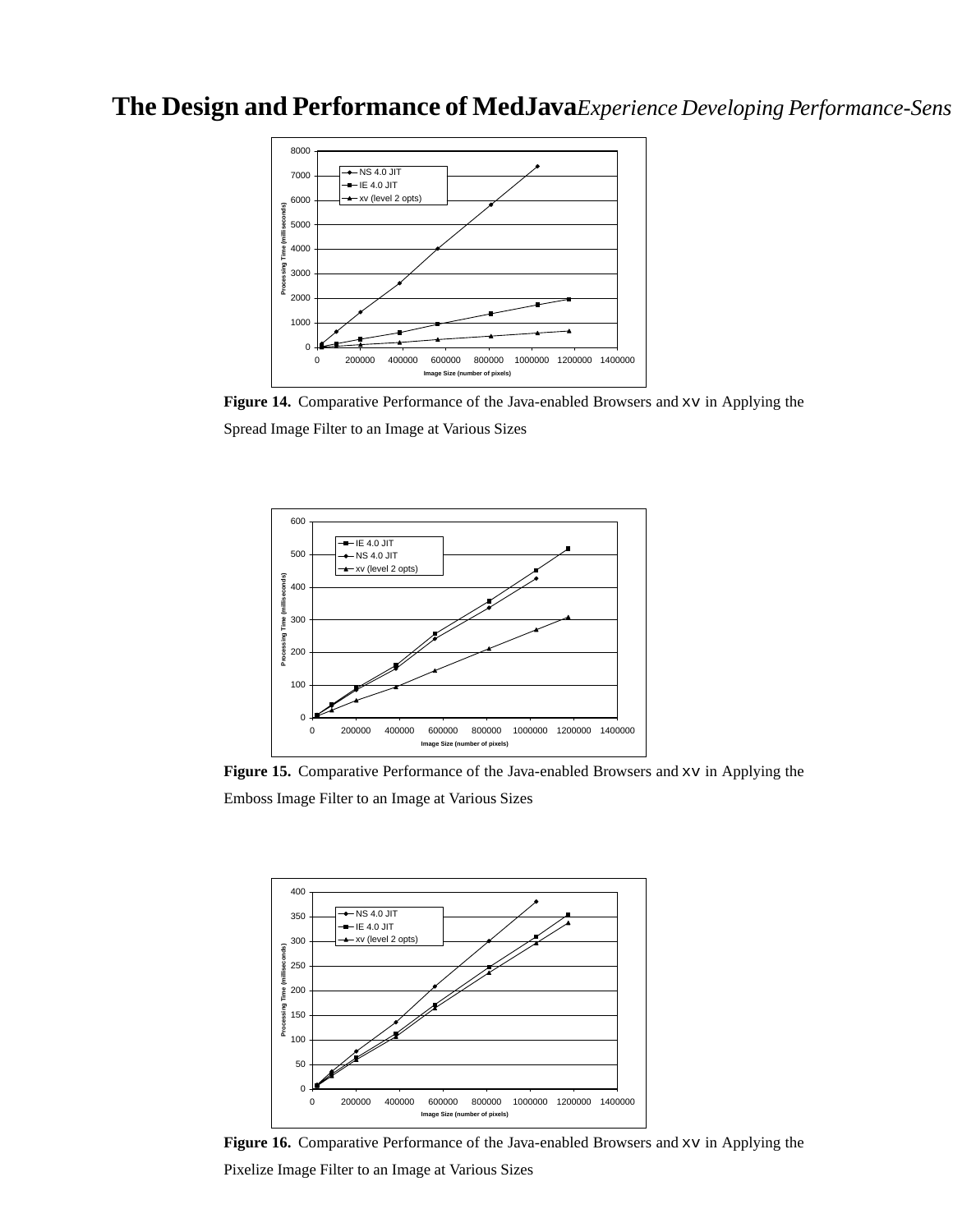optimizations gave the C algorithms a competitive advantage. Thus, for all but two of the filters (Blur image filer and Sharpen image filter), the C algorithms outperformed their Java equivalents.

Contributing to the overall superiority of the C algorithm execution is fast array access time and increments, induced by the rigorous utilization of registers by the compiler. However, applying the techniques of code movement and strength reduction help the Java code to negate any benefits of similar compile-time optimization performed by the  $C/C++$ compiler.

There is one severely aberrational case in which the C runtime performed more poorly than the Java ones: the sharpen filter. In the sharpen filter, color values are continually converted between the integer RGB format and the floating point HSV format. Netscape, whose floating point to integer narrowing conversion performance exceeds Internet Explorer's and C/C++'s, has the competitive advantage.

#### *3.2. High-speed Network Benchmarking*

As described earlier, high performance is one of the key forces that guides the development of a distributed EMIS. In particular, it is important that medical images be delivered to radiologists and processed in a timely manner to allow proper diagnosis of patients exams. To evaluate the performance of Java as a transport interface for exchanging large images over high-speed networks, we performed a series of network benchmarking tests over ATM. This section compares the results with the performance of  $C/C++$  as a transport interface [22].

#### *3.2.1. Benchmarking Configuration*

*Benchmarking testbed:* The network benchmarking tests were conducted using a FORE systems ASX-1000 ATM switch connected to two dual-processor UltraSPARC-2s running SunOS 5.5.1. The ASX-1000 is a 96 Port, OC12 622 Mbs/port switch. Each UltraSparc-2 contains two 168 MHz Super SPARC CPUs with a 1 Megabyte cache per-CPU. The SunOS 5.5.1 TCP/IP protocol stack is implemented using the STREAMS communication framework. Each UltraSparc-2 has 256 Mbytes of RAM and an ENI-155s-MF ATM adaptor card, which supports 155 Megabits per-sec (Mbps) SONET multimode fiber. The Maximum Transmission Unit (MTU) on the ENI ATM adaptor is 9,180 bytes. Each ENI card has 512 Kbytes of onboard memory. A maximum of 32 Kbytes is allotted per ATM virtual circuit connection for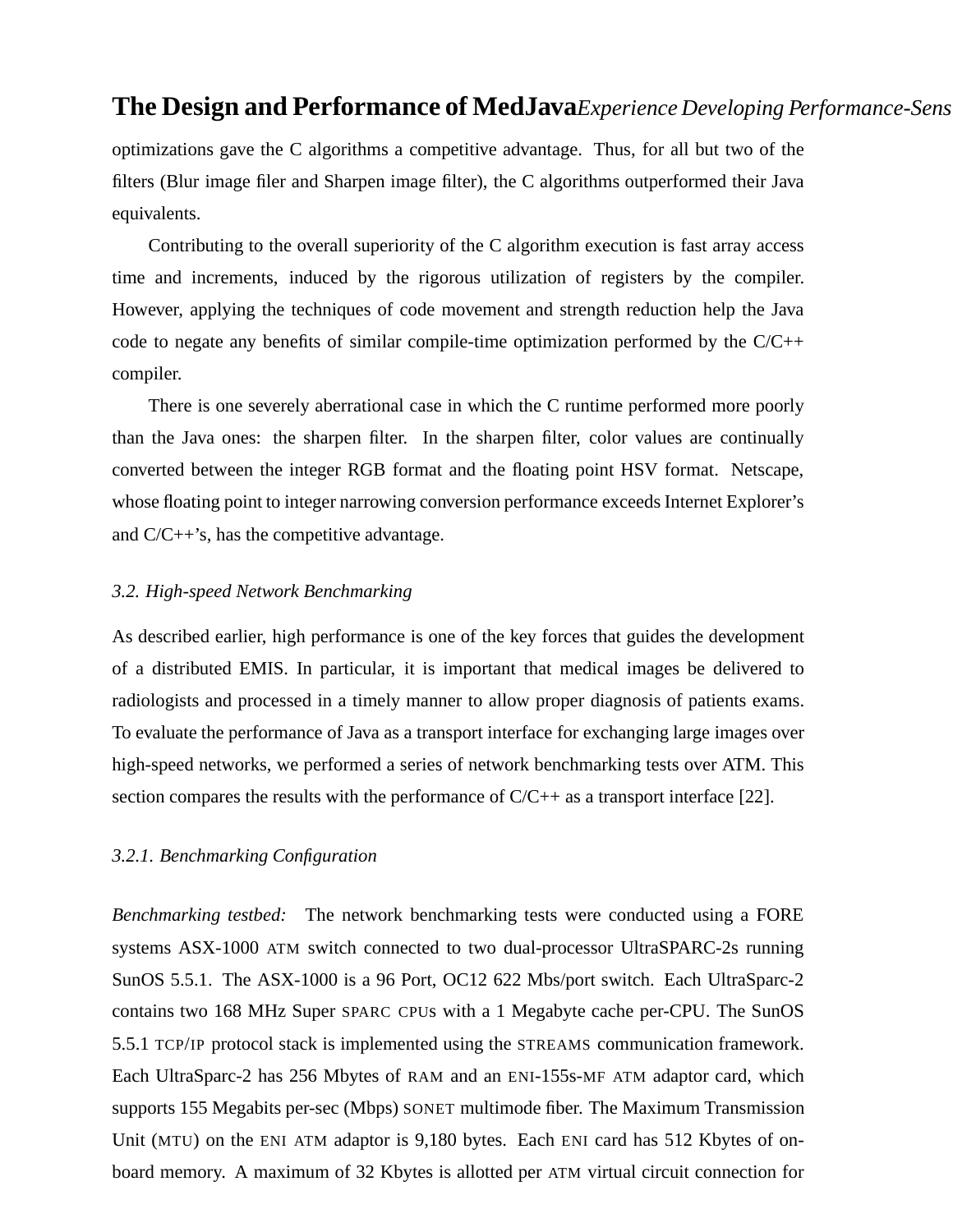receiving and transmitting frames (for a total of 64 K). This allows up to eight switched virtual connections per card.

*Performance metrics:* To evaluate the performance of Java, we developed a test suite using Java ACE. To measure the performance of C/C++ as a transport interface, we used an extended version of TTCP protocol benchmarking tool [22]. This TTCP tool measures the throughput of transferring untyped bytestream data (*i.e.*, Blobs [14]) between two hosts. We chose untyped bytestream data, since untyped bytestream traffic is representative of image pixel data, which need not be marshaled or demarshaled.

*3.2.2. Benchmarking Methodology* We measured throughput as a function of sender buffer size. Sender buffer size was incremented in powers of two ranging from 1 Kbytes to 128 Kbytes. The experiment was carried out ten times for each buffer size to account for variations in ATM network traffic. The throughput was then averaged over all the runs to obtain the final results.

Since Java does not allow manipulation of the socket queue size, we had to use the default socket queue size of 8 Kbytes on SunOS 5.5. We used this socket queue size for both the Java and the C/C++ network benchmarking tests.

#### *3.2.3. Performance Results and Evaluation*

*Throughput measurements:* Figure 17 shows the throughput measurements using Java and  $C/C++$  as the transport interface. These results illustrate that the  $C/C++$  transport interfaces consistently out-perform the Java transport interfaces. The performance of both the Java version and the C/C++ version peak at the sender buffer size of 8 Kbytes. This result stems from the fact that 8 Kbytes is close to the MTU size of the ATM network, which is 9,180 bytes. The results indicate that for a sender buffer size of 1 Kbytes, C/C++ out-performs Java by only about 2%. On the other hand, for sender buffer size of 2 Kbytes, C/C++ out-performs Java by more than 50%. C/C++ out-performs Java by 15%-20% for the remaining sender buffer sizes.

*Analysis summary:* C/C++ out-performed Java as the transport interface for all sender buffer sizes. The difference in the performance between Java and  $C/C++$  is reflective of the overhead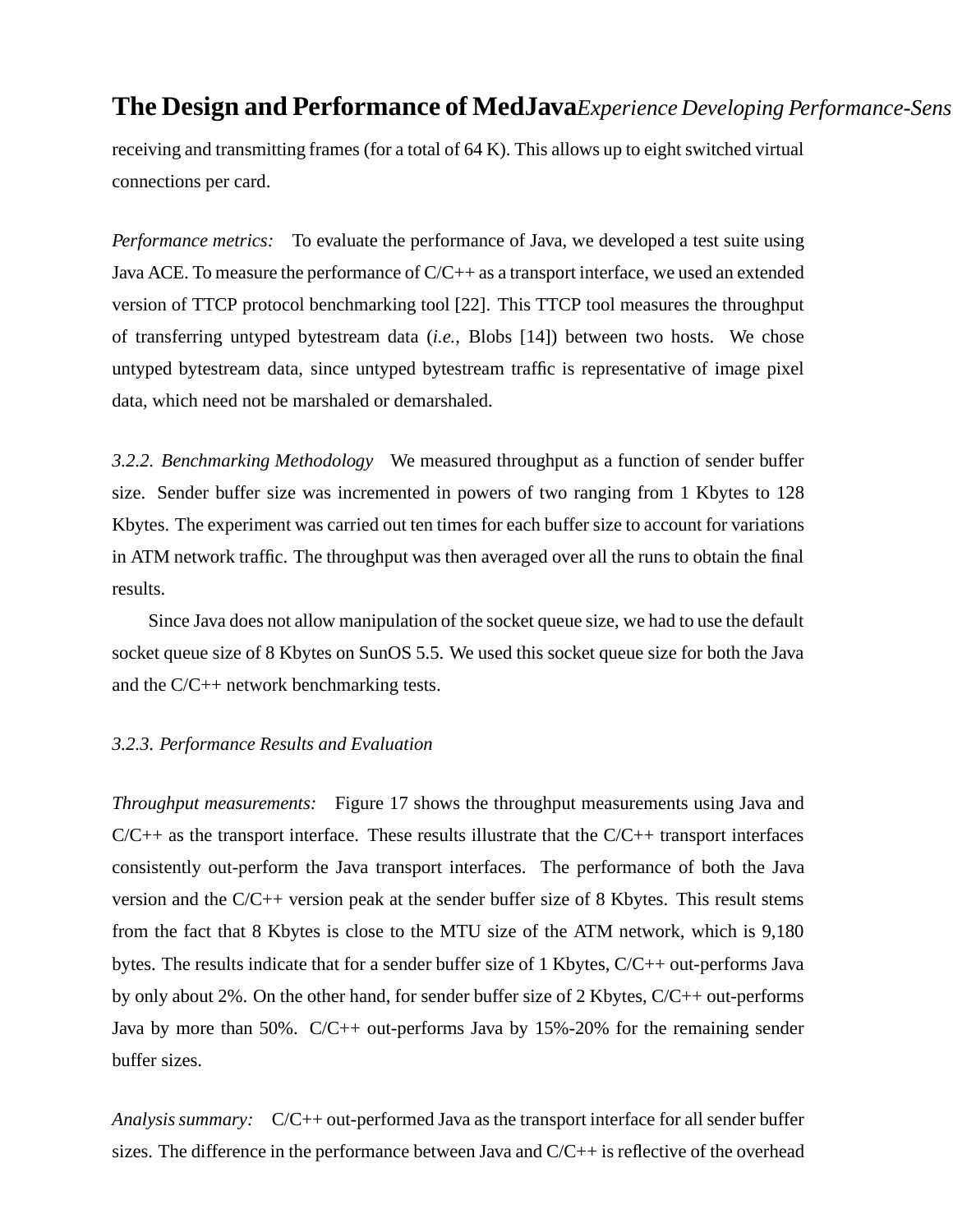

**Figure 17.** Throughput Measurement of Using Java and C/C++ as the Transport Interface

incurred by the JVM. This overhead can be either in the form of interpreting Java byte code (if an interpreter is used) or in the form of compiling Java byte code at run time (if a JIT compiler is used).

However, it is important to note that despite the differences in performance between Java and C/C++, Java performs comparably well. A throughput of about 110 Mbps on a 155 Mbps ATM network is quite efficient considering the default socket queue size is only 8 Kbytes. Results [23] show that network performance can improve significantly if the maximum socket queue size (64 Kbytes) is used. If Java allowed programmers to change the socket queue size the throughput should be higher for larger sender buffer sizes.

#### **4. Related Work**

Several studies have measured the performance of Java relative to other languages. In addition, many techniques have been proposed to improve the performance of Java. The following is a summary of the related work in this area.

#### *4.1. Measuring Java's Performance*

Several studies have compared the execution time of Java interpreted code and Java compiled code with the execution time of C/C++ compiled code. Shiffman [24] has measured and compared the performance of several programs written both in Java and in C++. For the tests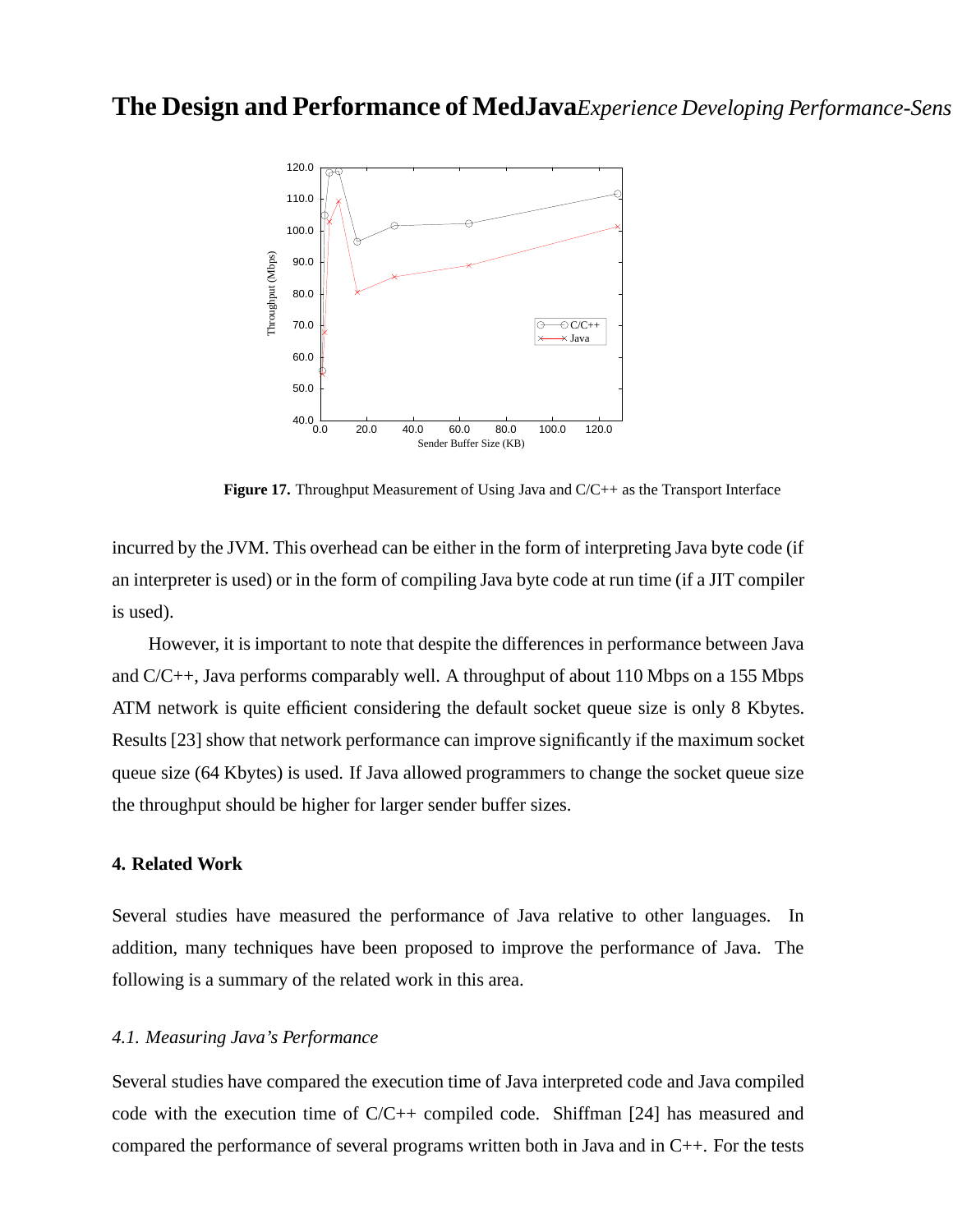performed, Java interpreted code performed 6 to 20 times slower than compiled C++ code, while Java compiled code performed only about 1.1 to 1.5 times slower than C++ code.

The results obtained in [24] differ from the ones we obtained because the tests run were also different. The tests carried out by Shiffman involved measuring the timings for iterative and recursive versions of a calculator of numbers in the Fibonacci series, as well as a calculator of prime numbers. The results, however, once again indicate that the Java code performs reasonably well, compared with C/C++ code. This finding is consistent with our results for the xv image processing algorithms.

#### *4.2. Improving Java's Performance*

Several groups are working on improving the performance of JIT compilers, as well as developing alternatives to JIT compilers.

*Toba:* A system for generating efficient stand-alone Java applications has been developed at the University of Arizona [25]. The system is called Toba and generates executables that are 1.5 to 4.4 times faster than alternative JVM implementations. Toba is a "Way-Ahead-of-Time" compiler and therefore converts Java code into machine code before the application is run. It translates Java class files into C code and then compiles the C code into machine code making several optimizations in the process. Although such a compiler can be very useful for stand-alone Java applications, it can not, unfortunately, be used for Java applets.

*Harrisa:* An efficient environment for the execution of Java programs called Harissa has been developed at the University of Rennes [26]. Harissa mixes compiled and interpreted code. It translates Java bytecode to C and in the process makes several optimizations. The resulting C code produced by Harissa is up to 140 times faster than the JDK interpreter and 30% faster than the Toba compiler described above.

Unlike Toba, Harissa can work with Java applets also. Therefore, Harissa can be used by MedJava to improve the performance of image processing and bringing it closer to the performance of a similar application written in C/C++.

*Asymetrix:* Another approach similar to Harissa is SuperCede VM developed by Asymetrix [27]. SuperCede is a high-performance JVM that can improve the performance of Java to execute at native  $C/C++$  speed. Unlike JIT compilers, where the interpreter selectively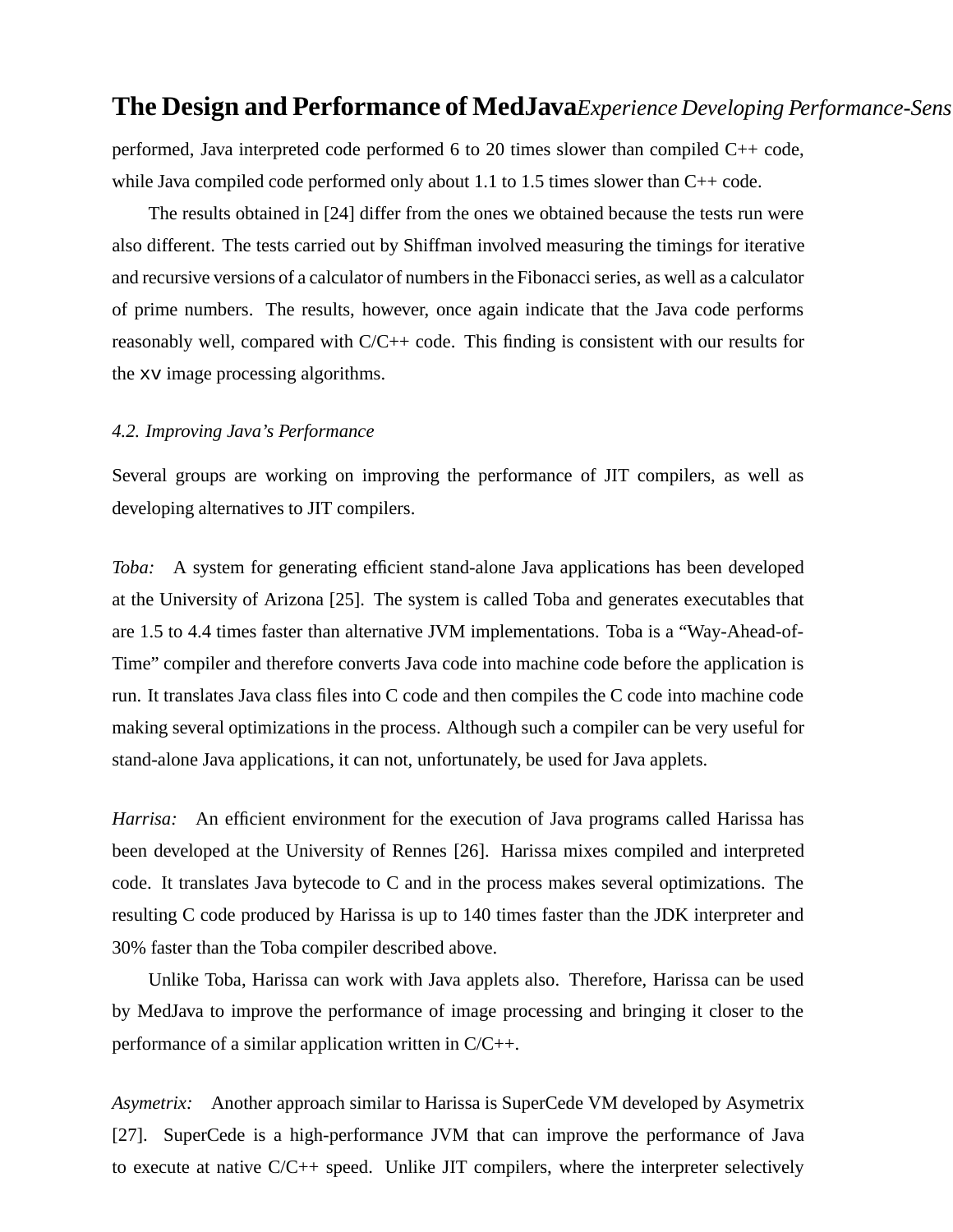compiles functions, SuperCede compiles all class files as they are downloaded from the server. The result is an application that is fully compiled to machine code and can therefore execute at native C/C++ speed. SuperCede VM can also work with Java applets and can therefore be used by MedJava to improve its performance.

#### *4.3. Evaluating Web Browsers Performance*

Several studies compare the performance of different Web browsers.

*CaffeineMark:* Pendragon Software [28] provides a tool called CaffeineMark that can be used for comparing different Java virtual machines on a single system, *i.e.,* comparing appletviewers, interpreters and JIT compilers from different vendors. The CaffeineMark benchmarks measures Java applet/application performance across different platforms. CaffeineMark benchmarks found Internet Explorer 3.01 on NT to contain the fastest JVM followed by Internet Explorer 3.0 on NT. Netscape Navigator 3.01 on NT performed sixth in their tests. Unfortunately, the CaffeineMark benchmarks do not include the latest versions of the Web browsers that we used to run our tests, *i.e.*, Internet Explorer 4.0 and Netscape 4.0. Therefore, their results are out-of-date.

*PC Magazine:* Java performance tests in PC Magazine reveal the strengths and flaws of several of today's Java environments [29]. Their tests reveal significant performance differences between Web browsers. In all their tests, browsers with JIT compilers out-perform browsers without JIT compilers by up to 20 times. This is consistent with the results we obtained. Their tests found Internet Explorer 3.0 to be the fastest Java environment currently available. They found Netscape Navigator 3.0 to be consistently slower than Internet Explorer. Once again their tests did not make use of the latest versions of the Web browsers and therefore are out-of-date.

#### **5. Concluding Remarks**

This paper describes the design and performance of a distributed electronic medical imaging system (EMIS) called MedJava that we developed using Java applets and Web technology. MedJava allows users to download images across the network and process these images.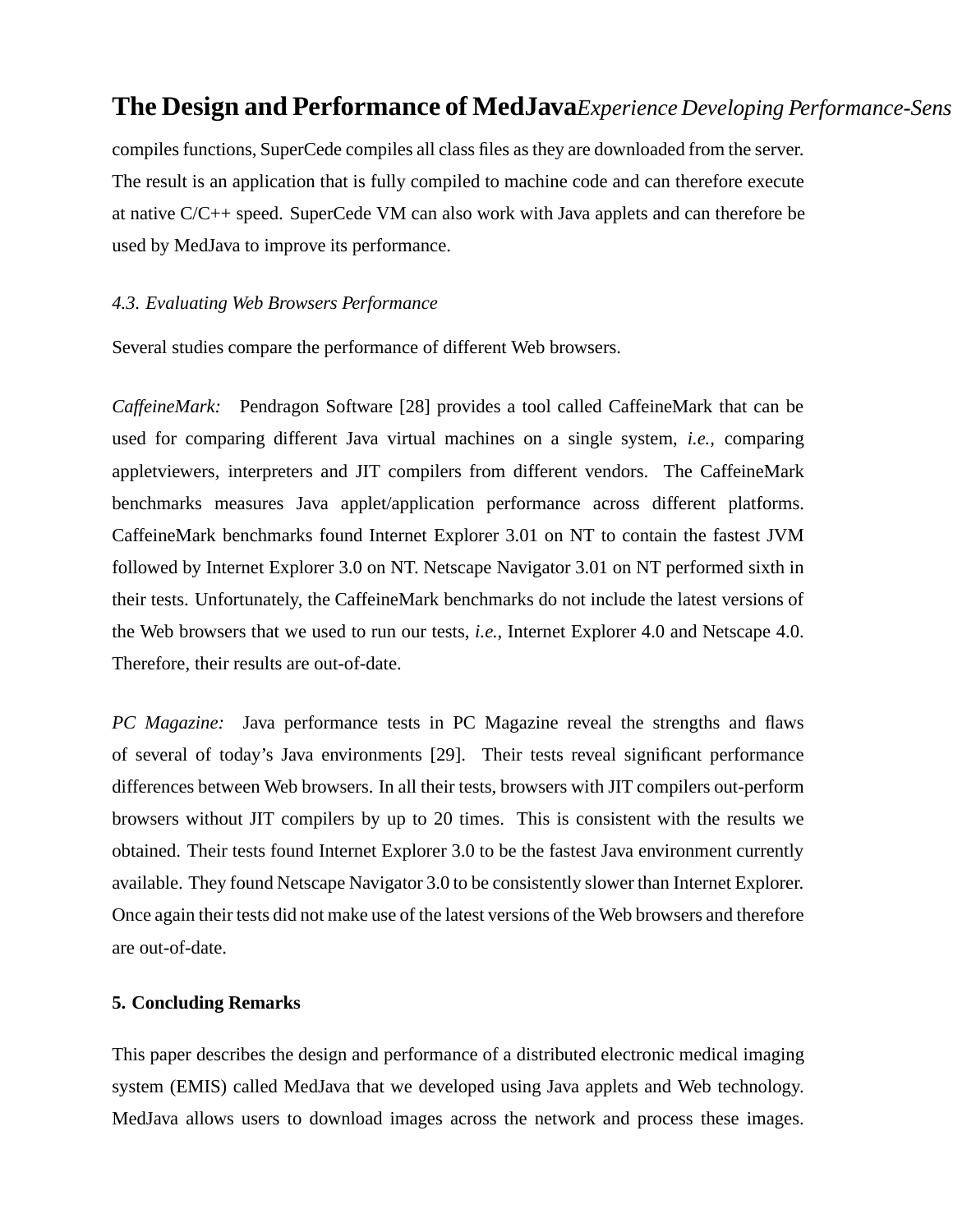Once an image has been processed, it can be uploaded to the server where the applet was downloaded.

The paper presents the results of systematic performance measurements of our MedJava applet. MedJava was run in two widely-used Web browsers (Netscape and Internet Explorer) and the results were compared with the performance of xv, which is an image processing application written in C. In addition, the paper presented performance benchmarks of using Java as a transport interface to transfer large images over high-speed ATM networks.

The following is a summary of the lessons learned while developing MedJava:

*Compiled Java code performs relatively well for image processing compared to compiled C code:* In our image processing tests, interpreted Java code was substantially out-performed by compiled Java code and compiled C code. The image processing application written in C out-performed MedJava in most of our tests. However, only when the C code was itself hand-optimized, were the MSVC++ compiler's compile-time optimizations able to produce significantly more efficient code. If techniques become available to employ such optimization techniques in JIT compilers without incurring unacceptable latency, then this advantage will be abated. In addition, efficient Java environments like Harissa, which mix byte code and compiled code, can further improve the performance of Java code and allow it to perform as well as the performance of C code.

*Compiled Java code performs relatively well as a network transport interface compared to compiled C/C++ code:* Our network benchmarks illustrate that using C/C++ as the transport interface out-performs using Java as the transport interface by 2% to 50%. The difference of 50% in performance between Java and C/C++ for a buffer size of 2 KB occurs because of a sudden jump in the throughput in the case of  $C/C++$  in going from a sender buffer size of 1 KB to a sender buffer size of 2 KB. In the case of  $C/C++$ , throughput jumped from 55.69 Mbps to 104.81 Mbps in going from a sender buffer size of 1 KB to a sender buffer size of 2 KB. In the case of Java, however, the increase in throughput was gradual and therefore resulted in a large performance difference for sender buffer size of 2 KB.

The performance of using Java as the transport interface peaks at the sender buffer size close to the network MTU size and is only 9% slower than the performance of using  $C/C++$ as the transport interface. Therefore, Java is relatively well-suited to be used as the transport interface.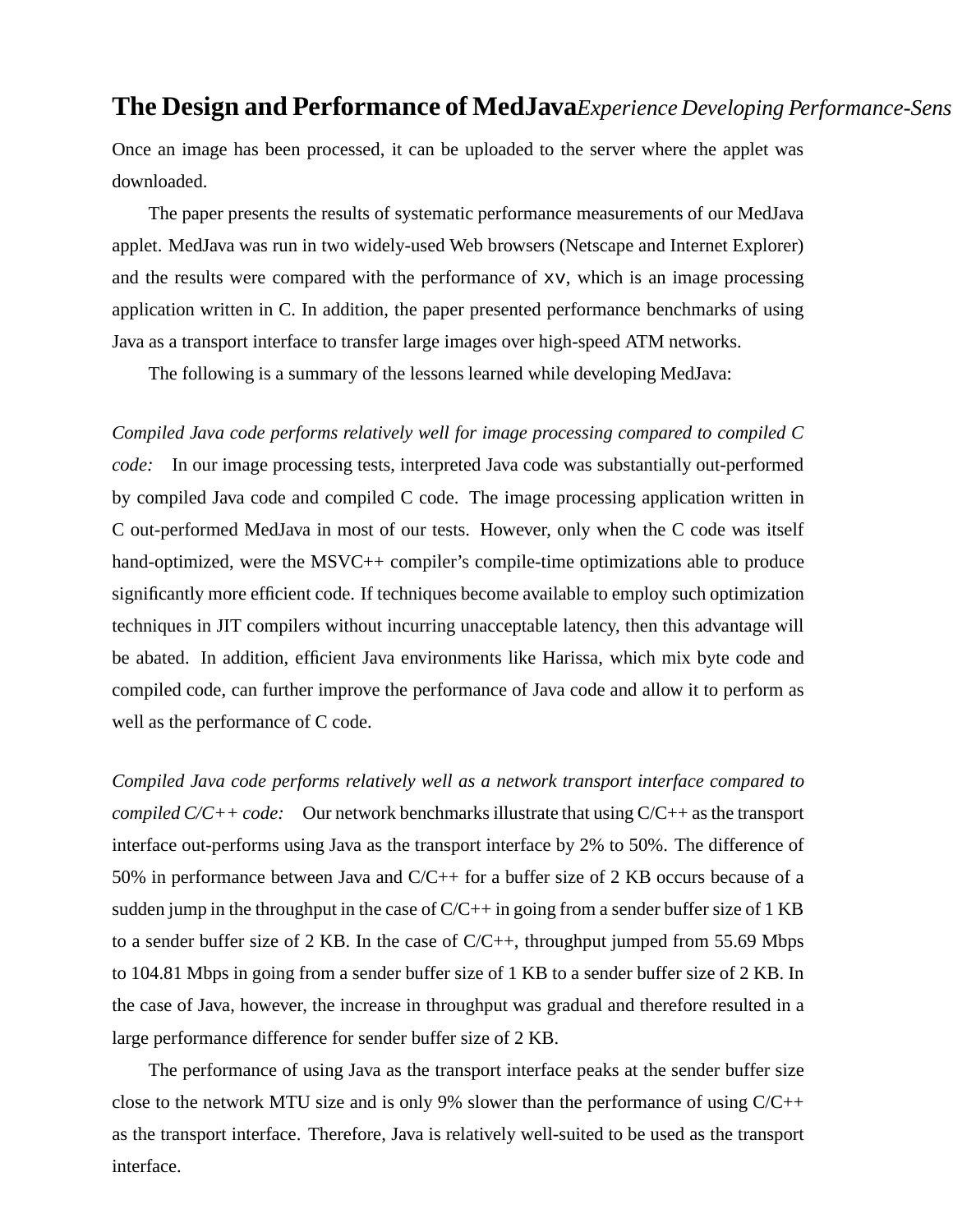*It is becoming feasible to develop performance-sensitive distributed EMIS applications in Java:* The built-in support for GUI development, the support for image processing, the support for sockets and threads, automatic memory management, and exception handling in Java simplified our task of developing MedJava. In addition, the availability of JIT compilers allowed MedJava to perform relatively well compared to a applications written in C/C++.

Therefore, we believe that it is becoming feasible to use Java to develop performancesensitive distributed EMIS applications. In particular, even when Java code does not run quite as fast as compiled C/C++ code, it can still be a valuable tool for building distributed EMISs because it facilitates rapid prototyping and development of portable and robust applications.

*Java has several limitations that must be fixed to develop production distributed EMIS:* Even though Java resolves several of the forces of developing a distributed EMIS, it still has the following limitations:

• *Memory limitations:* We found that applying image filters to images larger than 1 MB causes the JVM of both Netscape 4.0 on NT and Internet Explorer 4.0 on NT to run out of memory. This can hinder the development of distributed EMISs since many medical images are larger than 1 MB.

 *Lack of AWT portability:* We found the AWT implementations across platforms to be inconsistent, thereby making it hard to develop a uniform GUI. When we tried running MedJava on different brower platforms, we found some features of MedJava do not work portably on certain platforms due to lack of support in the JVM where the applet was run.

 *Security impediments:* We found the lack of ability to upload images to servers other than the one from where the applet was downloaded from as another significant limitation of using Java for distributed EMISs. Although these restrictures were added to Java as a securityfeature of applets, they can be quite limiting. The following are several workarounds for these security restrictions:

• One approach is to run a CGI Gateway at the server from where the MedJava applet is downloaded. MedJava can then make uploading requests to the Gateway that can then upload images to servers across the network.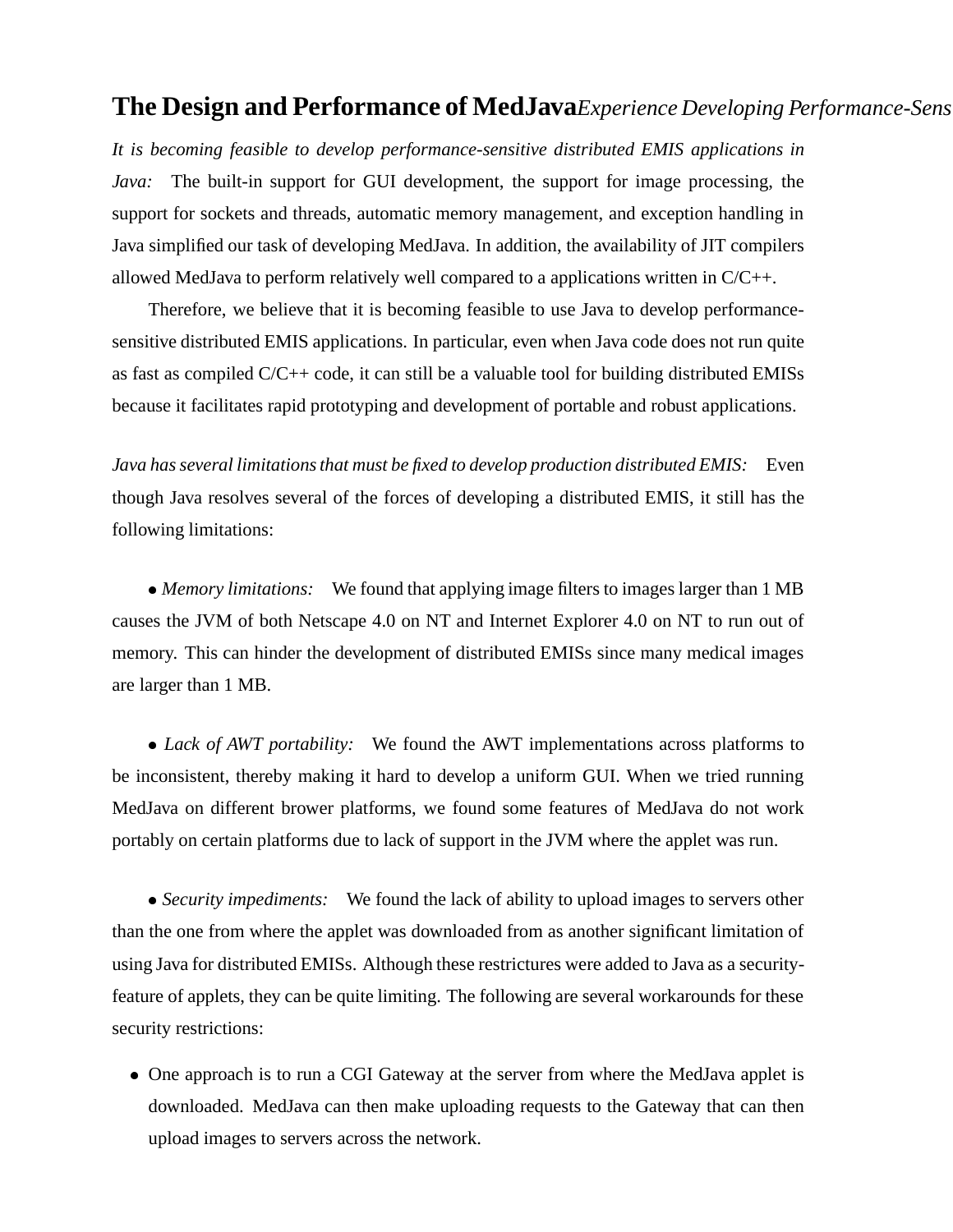Another scheme can be used to solve this problem without requiring an additional Gateway to run at the server. This requires adding a security authentication mechanism within the Java Applet class. This mechanism can then allow an applet to upload files to servers other than the one from where the applet was downloaded. Java version 1.1 allows an applet context to download signed Java archive files (JARs), which contain Java classes, images, and sounds. If these are signed by a trusted entity using its private key, applets can run in the context with the full privileges of local applications. The context uses the public key for a entity, authenticated by a Certificate from another trusted entity, to verify that the archive file came from a trusted signer. Therefore, an EMIS signed by a trusted entity could run in a browser with the ability to save files to the local file system and open network connections to machines other than the one from which it was downloaded.

In summary, our experience suggests that Java can be very effective in developing a distributed EMIS. It is simple, portable and distributed. In addition, compiled Java code can be quite efficient. If the current limitations of Java are resolved and highly-optimizing Java compilers become available, it should be feasible to develop performance-sensitive distributed applications in Java.

The complete source code for Java ACE is available at www.cs.wustl.edu/ $\sim$ schmidt/JACE.html.

#### **Acknowledgments**

We would like to thank Karlheinz Dorn and the other members of the Siemens Medical Engineering group in Erlangen, Germany for their technical support, sponsorship, and friendship during the MedJava project.

- [1] W. L. R. J. J. Conklin, "Digital Management and Regulatory Submission of Medical Images from Clinical Trials: Role and Benefits of the Core Laboratory," *Proc. SPIE, Health Care Technology Policy II: The Role of Technology in the Cost of Health Care: Providing the Solutions*, vol. 2499, Oct. 1995.
- [2] G. Blaine, M. Boyd, and S. Crider, "Project Spectrum: Scalable Bandwidth for the BJC Health System," *HIMSS, Health Care Communications*, pp. 71–81, 1994.
- [3] I. Pyarali, T. H. Harrison, and D. C. Schmidt, "Design and Performance of an Object-Oriented Framework for High-Performance Electronic Medical Imaging," *USENIX Computing Systems*, vol. 9, November/December 1996.
- [4] F. L. Kitson, "Multimedia, Visual Computing, and the Information Superhighway," *Proc. SPIE, Medical Imaging 1996: Image Display*, vol. 2707, Apr. 1996.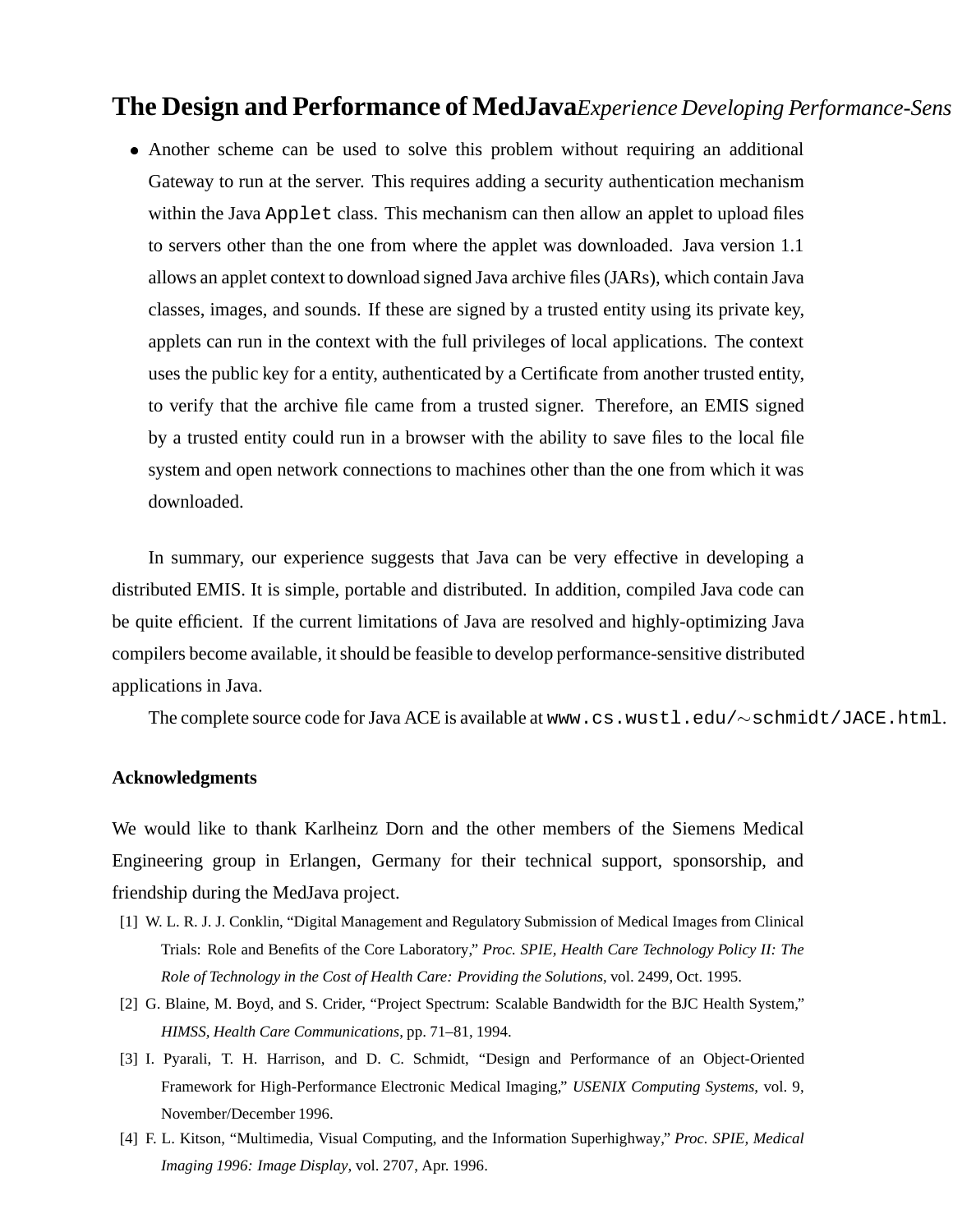- [5] P. Jain and D. Schmidt, "Experiences Converting a C++ Communication Software Framework to Java," *C++ Report*, vol. 9, January 1997.
- [6] P. Jain and D. C. Schmidt, "Service Configurator: A Pattern for Dynamic Configuration of Services," in *Proceedings of the* <sup>3</sup>rd *Conference on Object-Oriented Technologies and Systems*, USENIX, June 1997.
- [7] A. Wollrath, R. Riggs, and J. Waldo, "A Distributed Object Model for the Java System," *USENIX Computing Systems*, vol. 9, November/December 1996.
- [8] *Java API Documentation Version 1.0.2*. java.sun.com:80/products/jdk/1.0.2/api.
- [9] M. P. Plezbert and R. Cytron, "Does Just in Time = Better Late than Never?," in *ACM 1997 Symposium on the Principles of Programming Languages*, 1997.
- [10] H. R. Myler and A. R. Weeks, *Computer Imaging Recipes in C*. Prentice Hall, Inc. Englewoods Cliffs, New Jersey, 1993.
- [11] J. Hu, S. Mungee, and D. C. Schmidt, "Principles for Developing and Measuring High-performance Web Servers over ATM," in *Proceeedings of INFOCOM '98*, March/April 1998.
- [12] J. Hu, I. Pyarali, and D. C. Schmidt, "Measuring the Impact of Event Dispatching and Concurrency Models on Web Server Performance Over High-speed Networks," in *Proceedings of the* <sup>2</sup>nd *Global Internet Conference*, IEEE, November 1997.
- [13] *Java ACE Home Page*. www.cs.wustl.edu/ schmidt/JACE.html.
- [14] I. Pyarali, T. H. Harrison, and D. C. Schmidt, "Design and Performance of an Object-Oriented Framework for High-Performance Electronic Medical Imaging," in *Proceedings of the* <sup>2</sup>nd *Conference on Object-Oriented Technologies and Systems*, (Toronto, Canada), USENIX, June 1996.
- [15] D. C. Schmidt and T. Suda, "An Object-Oriented Framework for Dynamically Configuring Extensible Distributed Communication Systems," *IEE/BCS Distributed Systems Engineering Journal (Special Issue on Configurable Distributed Systems)*, vol. 2, pp. 280–293, December 1994.
- [16] D. C. Schmidt, "Acceptor and Connector: Design Patterns for Initializing Communication Services," in *Pattern Languages of Program Design* (R. Martin, F. Buschmann, and D. Riehle, eds.), Reading, MA: Addison-Wesley, 1997.
- [17] R. G. Lavender and D. C. Schmidt, "Active Object: an Object Behavioral Pattern for Concurrent Programming," in *Pattern Languages of Program Design* (J. O. Coplien, J. Vlissides, and N. Kerth, eds.), Reading, MA: Addison-Wesley, 1996.
- [18] F. Buschmann, R. Meunier, H. Rohnert, P. Sommerlad, and M. Stal, *Pattern-Oriented Software Architecture - A System of Patterns*. Wiley and Sons, 1996.
- [19] D. Bell, "Make Java fast: Optimize!." JavaWorld, April 1997. www.javaworld.com/javaworld/jw-04- 1997/jw-04-optimize.html.
- [20] T. Lindholm and F. Yellin, *The Java Virtual Machine Specification*. Addison-Wesley, 1997.
- [21] J. Gosling, B. Joy, and G. Steele, *The Java Programming Language Specification*. Reading, MA: Addison-Wesley, 1996.
- [22] A. Gokhale and D. C. Schmidt, "Measuring the Performance of Communication Middleware on High-Speed Networks," in *Proceedings of SIGCOMM '96*, (Stanford, CA), pp. 306–317, ACM, August 1996.